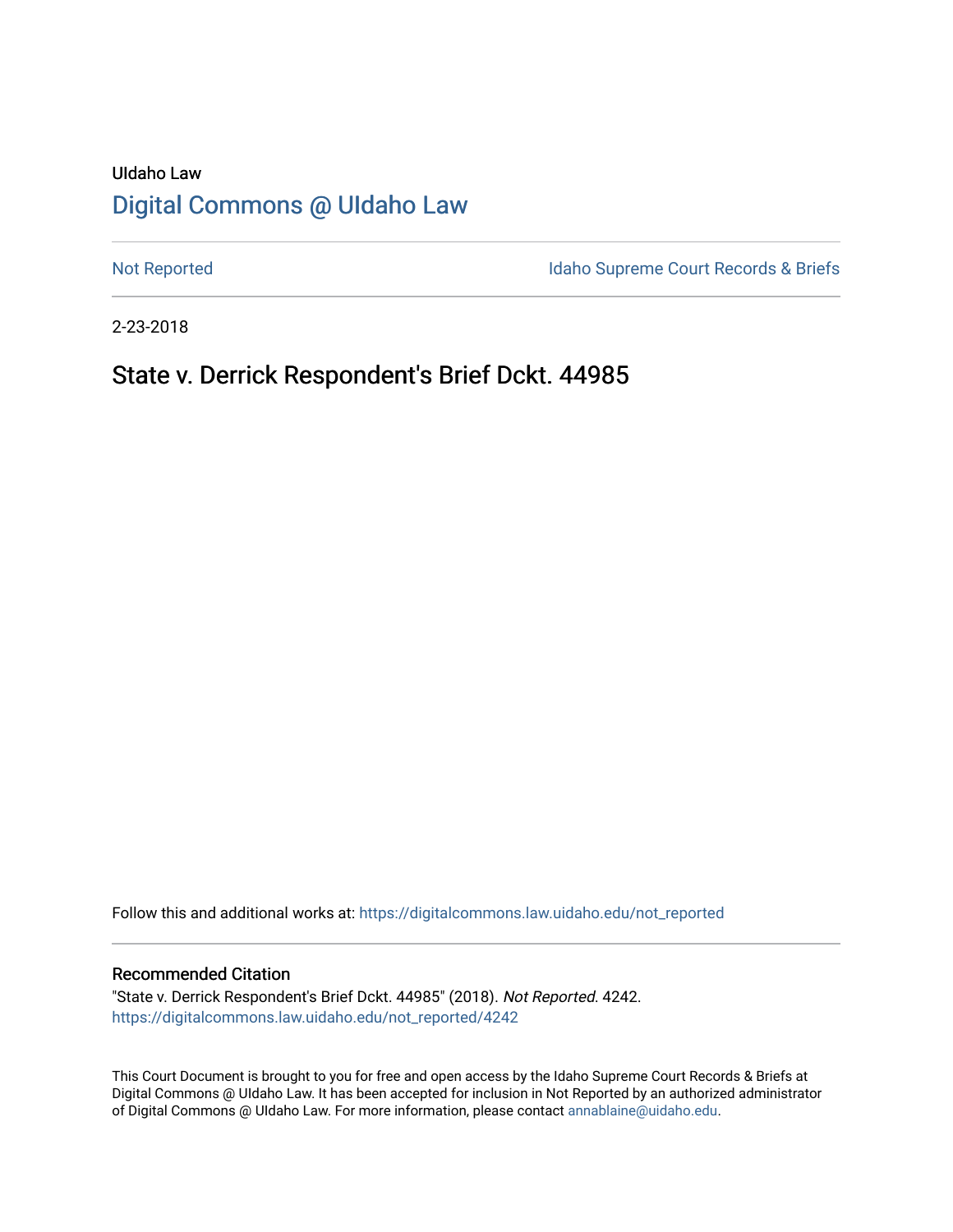### **IN THE SUPREME COURT OF THE STATE OF IDAHO**

| <b>STATE OF IDAHO,</b>       |  |
|------------------------------|--|
|                              |  |
| <b>Plaintiff-Respondent,</b> |  |
|                              |  |
| v.                           |  |
|                              |  |
| <b>ROBERT SNOW DERRICK,</b>  |  |
|                              |  |
| Defendant-Appellant.         |  |
|                              |  |

**No. 44985** 

**Twin Falls County Case No. CR42-2016-5588** 

### **BRIEF OF RESPONDENT** \_\_\_\_\_\_\_\_\_\_\_\_\_\_\_\_\_\_\_\_\_\_\_\_

\_\_\_\_\_\_\_\_\_\_\_\_\_\_\_\_\_\_\_\_\_\_\_\_

## **APPEAL FROM THE DISTRICT COURT OF THE FIFTH JUDICIAL DISTRICT OF THE STATE OF IDAHO, IN AND FOR THE COUNTY OF TWIN FALLS**

\_\_\_\_\_\_\_\_\_\_\_\_\_\_\_\_\_\_\_\_\_\_\_\_

## **HONORABLE RANDY J. STOKER District Judge**

\_\_\_\_\_\_\_\_\_\_\_\_\_\_\_\_\_\_\_\_\_\_\_\_

**LAWRENCE G. WASDEN Attorney General State of Idaho**

**PAUL R. PANTHER Deputy Attorney General Chief, Criminal Law Division**

**LORI A. FLEMING Deputy Attorney General Criminal Law Division P. O. Box 83720 Boise, Idaho 83720-0010 (208) 334-4534** 

**ATTORNEYS FOR PLAINTIFF-RESPONDENT** **JENNY C. SWINFORD Deputy State Appellate Public Defender 322 E. Front St., Ste. 570 Boise, Idaho 83702 (208) 334-2712** 

**ATTORNEY FOR DEFENDANT-APPELLANT**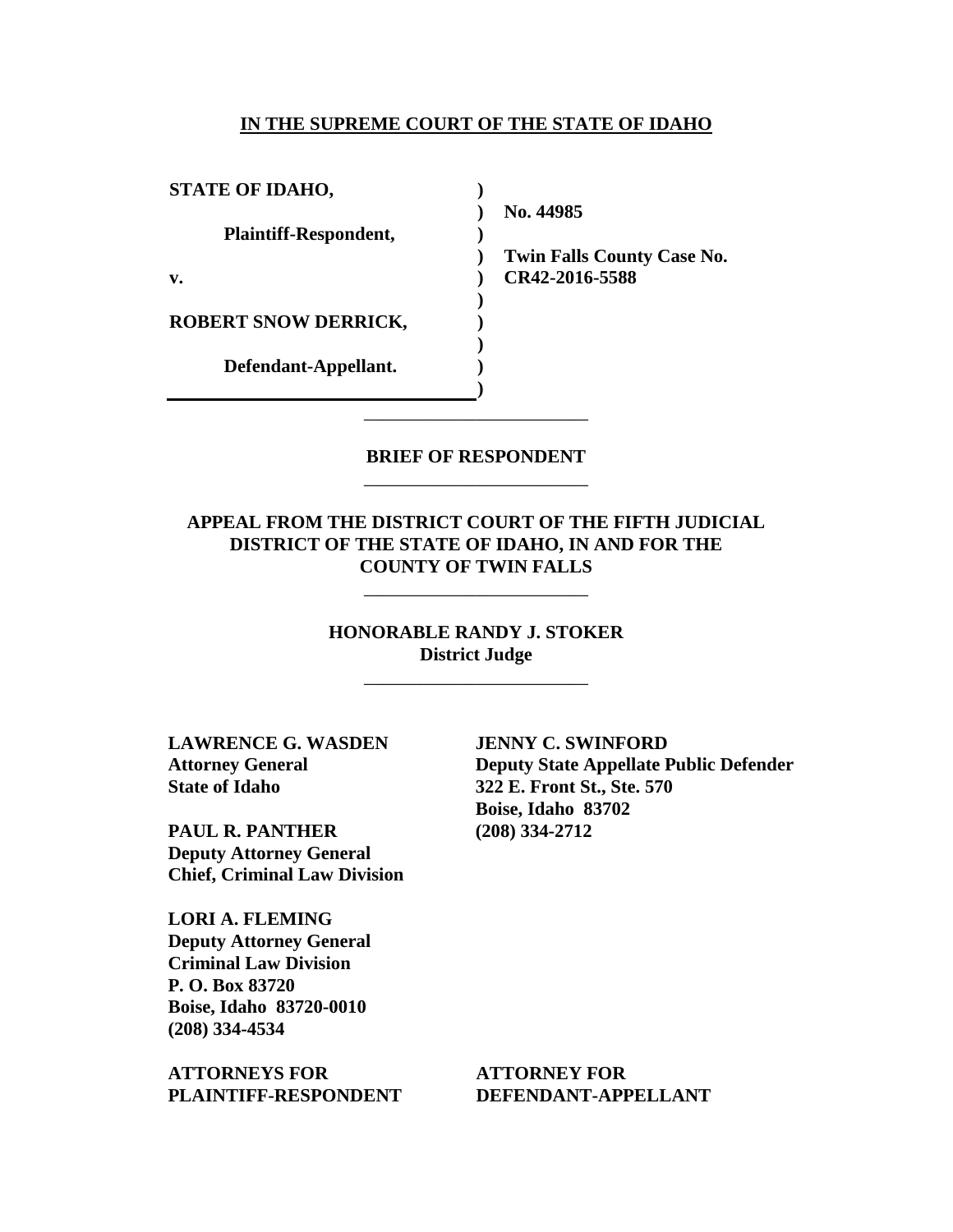# **TABLE OF CONTENTS**

| $\mathbf{I}$ . |           | Derrick Has Failed To Carry His Burden Of Demonstrating<br>Fundamental Error In Relation To His Unpreserved Claim                                                                                                    |
|----------------|-----------|----------------------------------------------------------------------------------------------------------------------------------------------------------------------------------------------------------------------|
|                | A.        |                                                                                                                                                                                                                      |
|                | <b>B.</b> |                                                                                                                                                                                                                      |
|                | C.        | Derrick Has Failed To Show Any Misconduct,<br>Much Less Misconduct Rising To The Level Of                                                                                                                            |
| Π.             |           | Derrick Has Failed To Show The District Court Abused<br>Its Discretion In Concluding The State Laid Adequate<br>Foundation For The Admission Of An Audio Recording<br>Of A Portion Of Derrick's Interaction With Law |
|                | A.        |                                                                                                                                                                                                                      |
|                | <b>B.</b> |                                                                                                                                                                                                                      |
|                | C.        | The State Laid Adequate Foundation For The                                                                                                                                                                           |
|                | D.        | Even If The Trial Court Abused Its Discretion In<br>Admitting The Audio Recording Over Derrick's<br>.22                                                                                                              |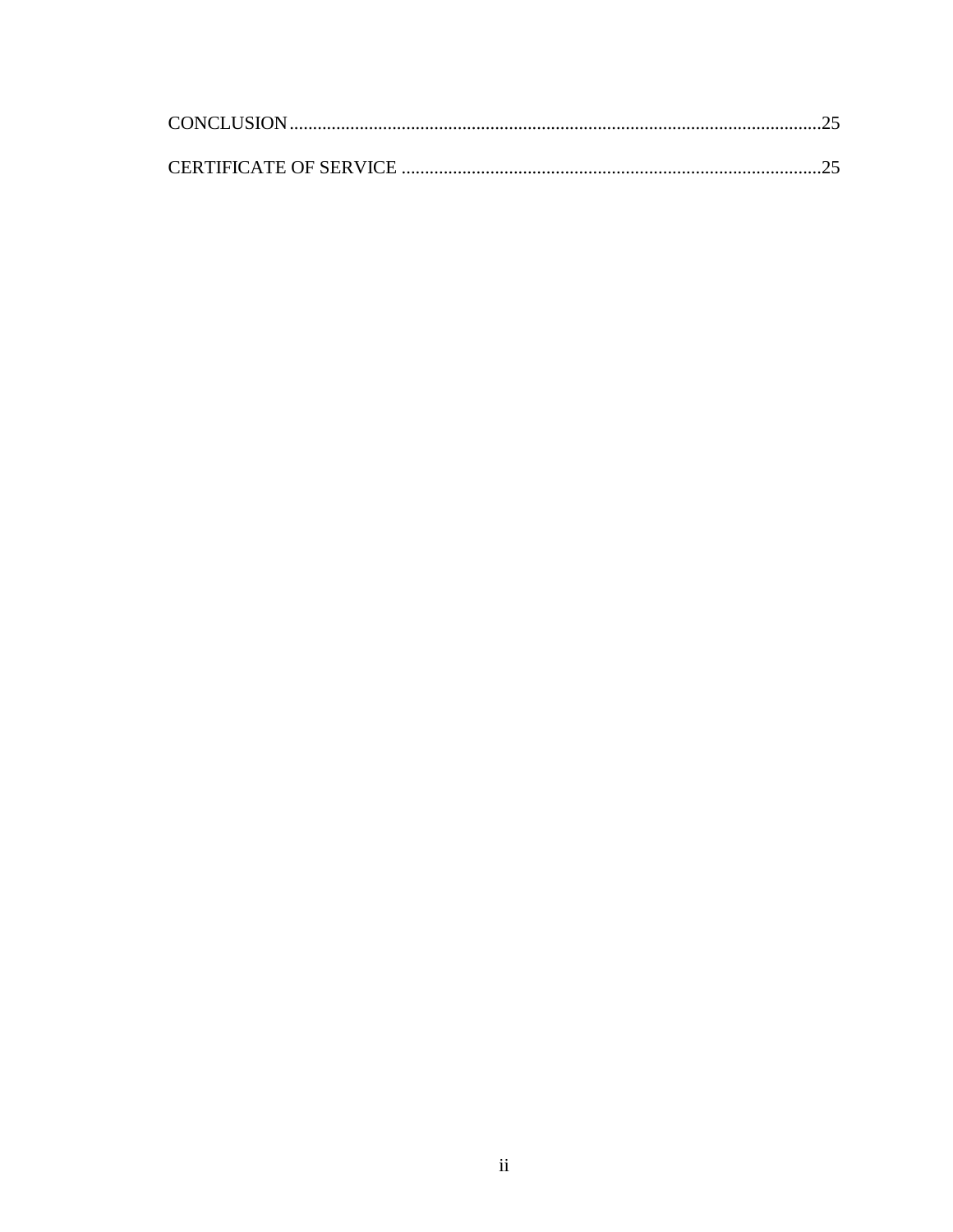# **TABLE OF AUTHORITIES**

| <b>CASES</b><br><b>PAGE</b>                                                  |  |
|------------------------------------------------------------------------------|--|
| Lexington Ins. Co. v. Western Pennsylvania Hospital, 423 F.3d 318            |  |
| State v. Bradley, 158 Idaho 66, 343 P.3d 508 (Ct. App. 2015)  16, 19, 21, 22 |  |
|                                                                              |  |
|                                                                              |  |
|                                                                              |  |
|                                                                              |  |
|                                                                              |  |
|                                                                              |  |
|                                                                              |  |
|                                                                              |  |
|                                                                              |  |
|                                                                              |  |
|                                                                              |  |
|                                                                              |  |
|                                                                              |  |
|                                                                              |  |
|                                                                              |  |
|                                                                              |  |
|                                                                              |  |
|                                                                              |  |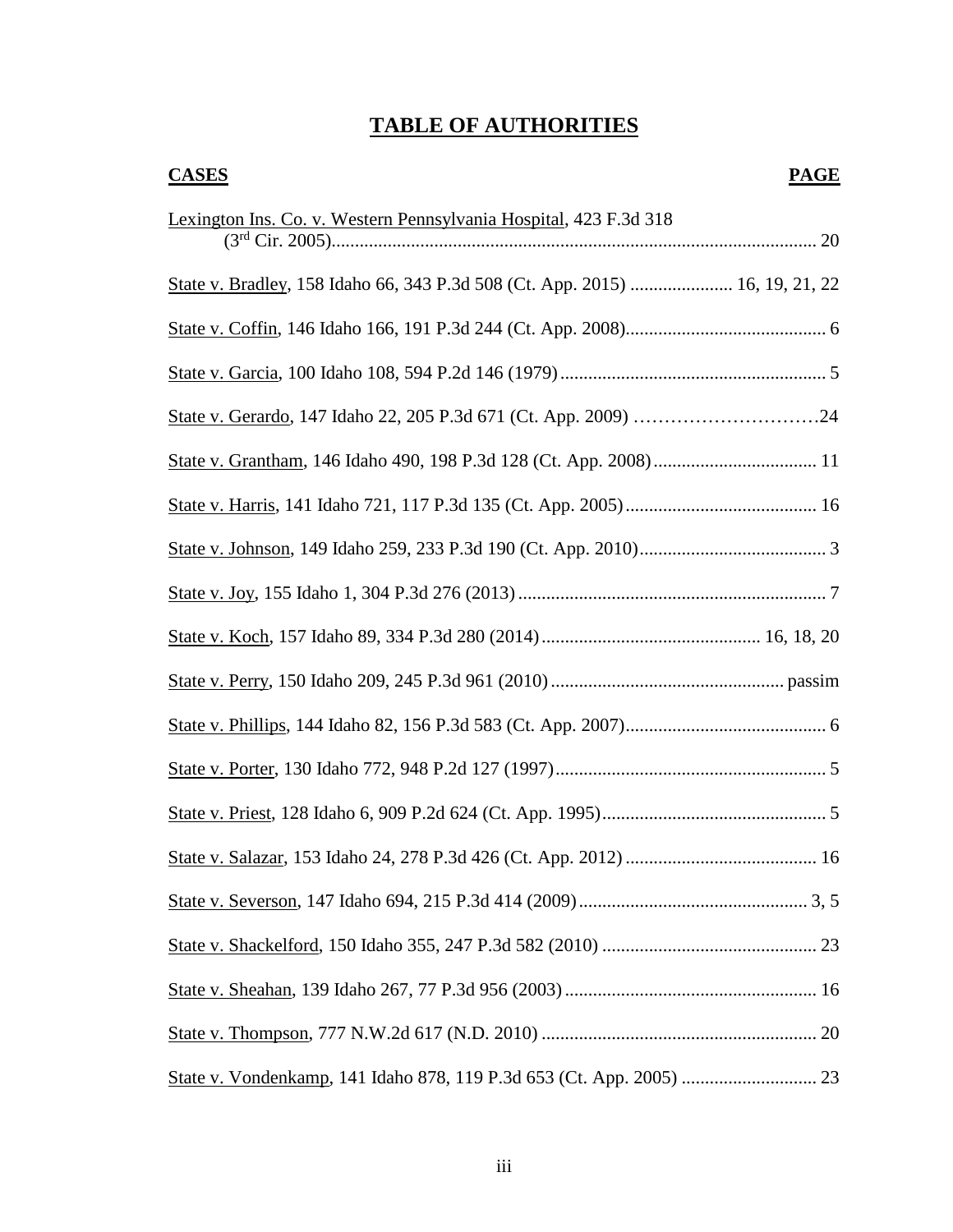## **STATUTES**

## **RULES**

## **OTHER AUTHORITIES**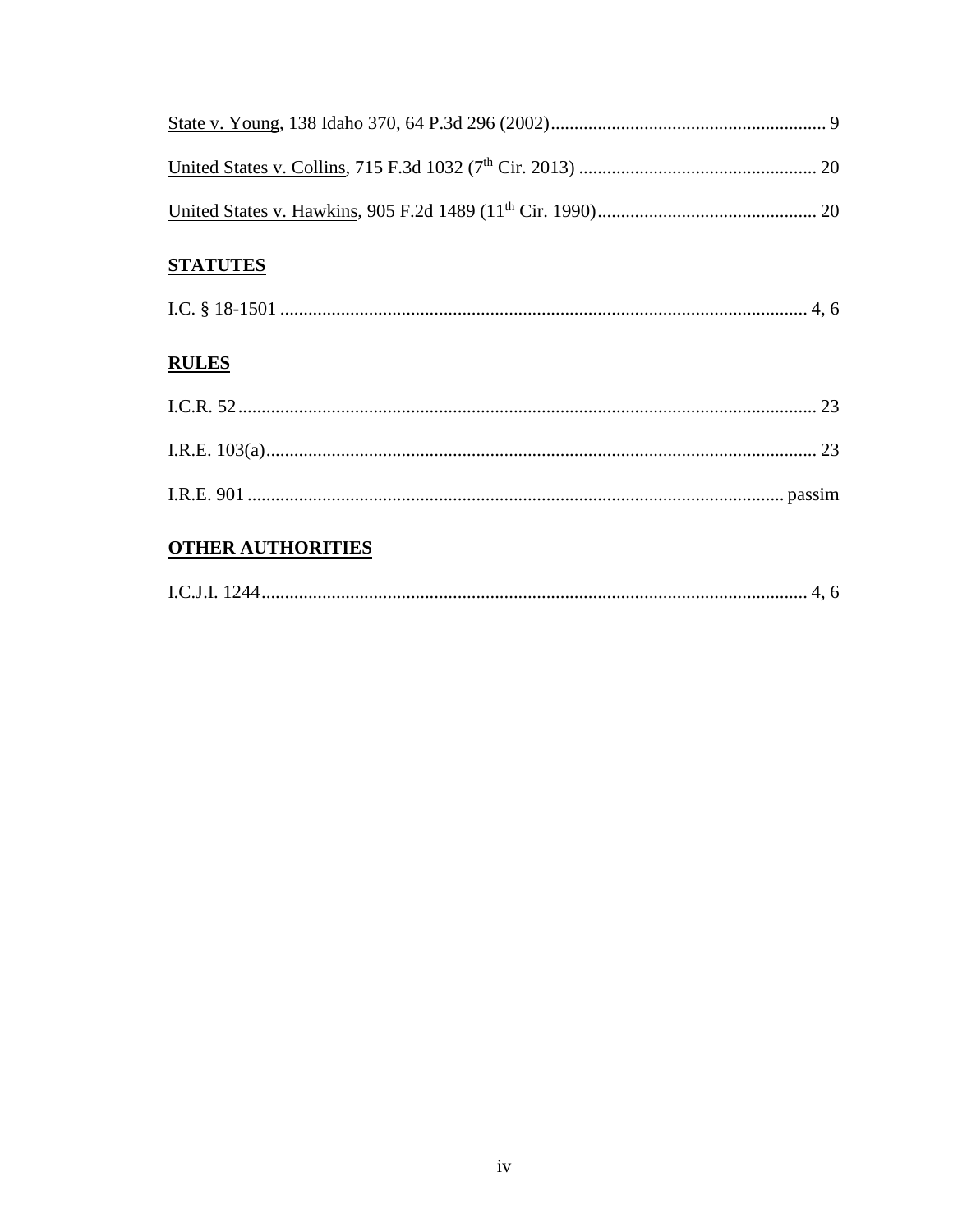#### STATEMENT OF THE CASE

#### Nature Of The Case

Robert Snow Derrick appeals from the judgment entered upon the jury's verdict finding him guilty of felony injury to a child. On appeal, Derrick argues the prosecutor committed misconduct amounting to fundamental error during her closing argument. He also argues the trial court erred in one of its evidentiary rulings.

### Statement Of The Facts And Course Of The Proceedings

Derrick punched his 13-year-old stepson in the stomach, lacerating his stepson's spleen. (Tr., p.125, Ls.7-16, p.133, L.8 – p.146, L.3, p.152, L.21 – p.153, L.10, p.154, Ls.15-19, p.188, L.23 – p.189, L.4, p.190, L.15 – p.191, L.9, p.193, L.7 – p.203, L.22, p.230, L.16 – p.231, L.10, p.240, L.6 – p.249, L.9, p.324, L.8 – p.340, L.2.) The state charged Derrick with felony injury to a child and with misdemeanor domestic battery in the presence of a child (alleging Derrick also hit his wife in his stepson's presence). (R., pp.69-71.) Following a trial, a jury found Derrick guilty of felony injury to a child but not guilty of the domestic battery charge. (R., p.164.) Derrick filed a motion for a new trial (R., pp.193-96), which the district court denied (R., p.197; Tr., p.582, L.9 – p.585, L.12). Derrick timely appealed from the entry of judgment. (R., pp.198-203, 206-09.)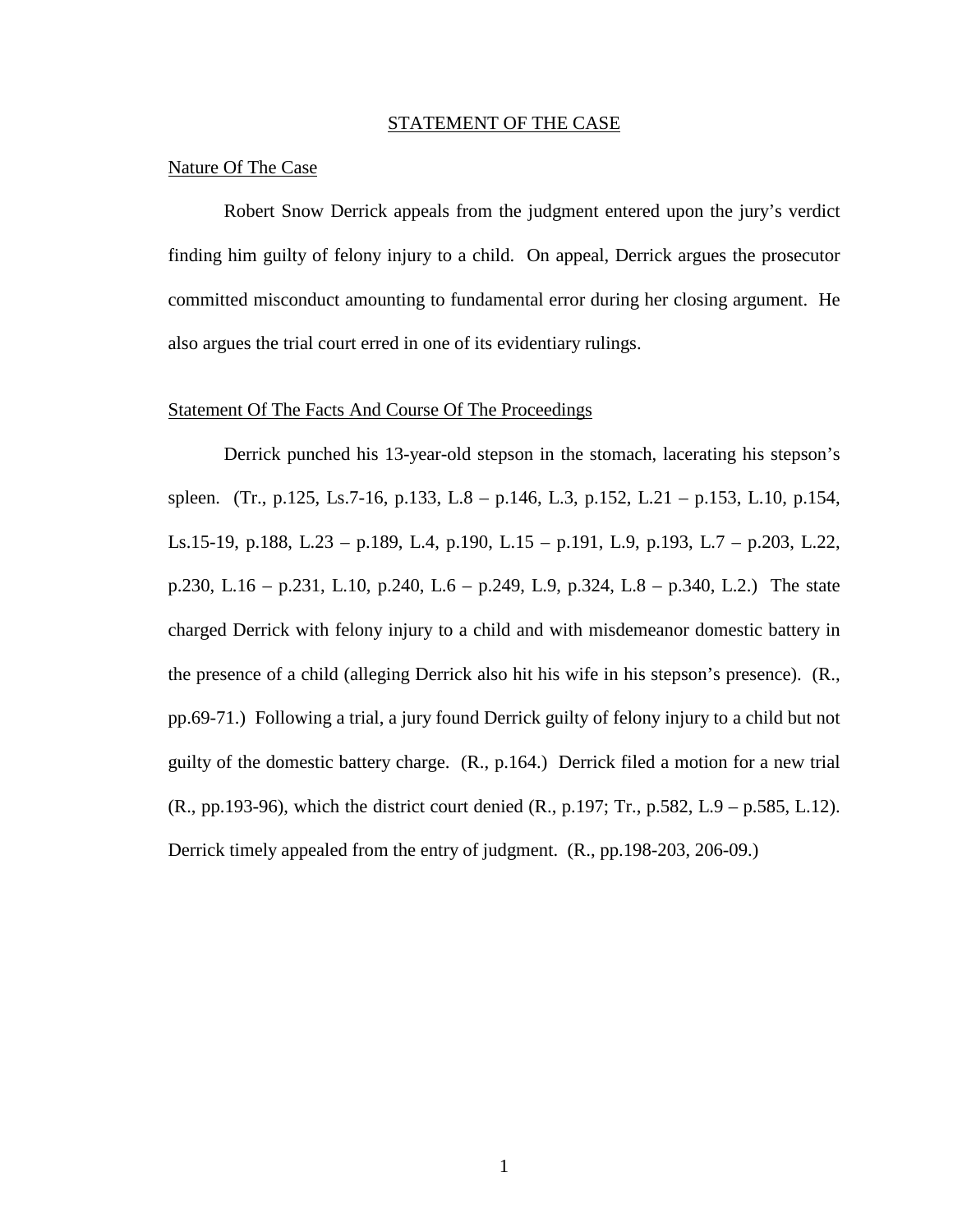## **ISSUES**

Derrick states the issues on appeal as:

- I. Did the prosecutor commit misconduct and thereby violated Mr. Derrick's unwaived constitutional rights to due process and a fair trial when she misstated the law in her closing argument?
- II. Did the district court abuse its discretion when it admitted an audio recording without proper foundation from the State?

(Appellant's brief, p.5.)

The state rephrases the issues as:

1. Has Derrick failed to carry his burden of demonstrating fundamental error in relation to his unpreserved claim of prosecutorial misconduct?

2. Has Derrick failed to show the district court abused its discretion in admitting an audio recording of Derrick's interaction with law enforcement over Derrick's foundation objection?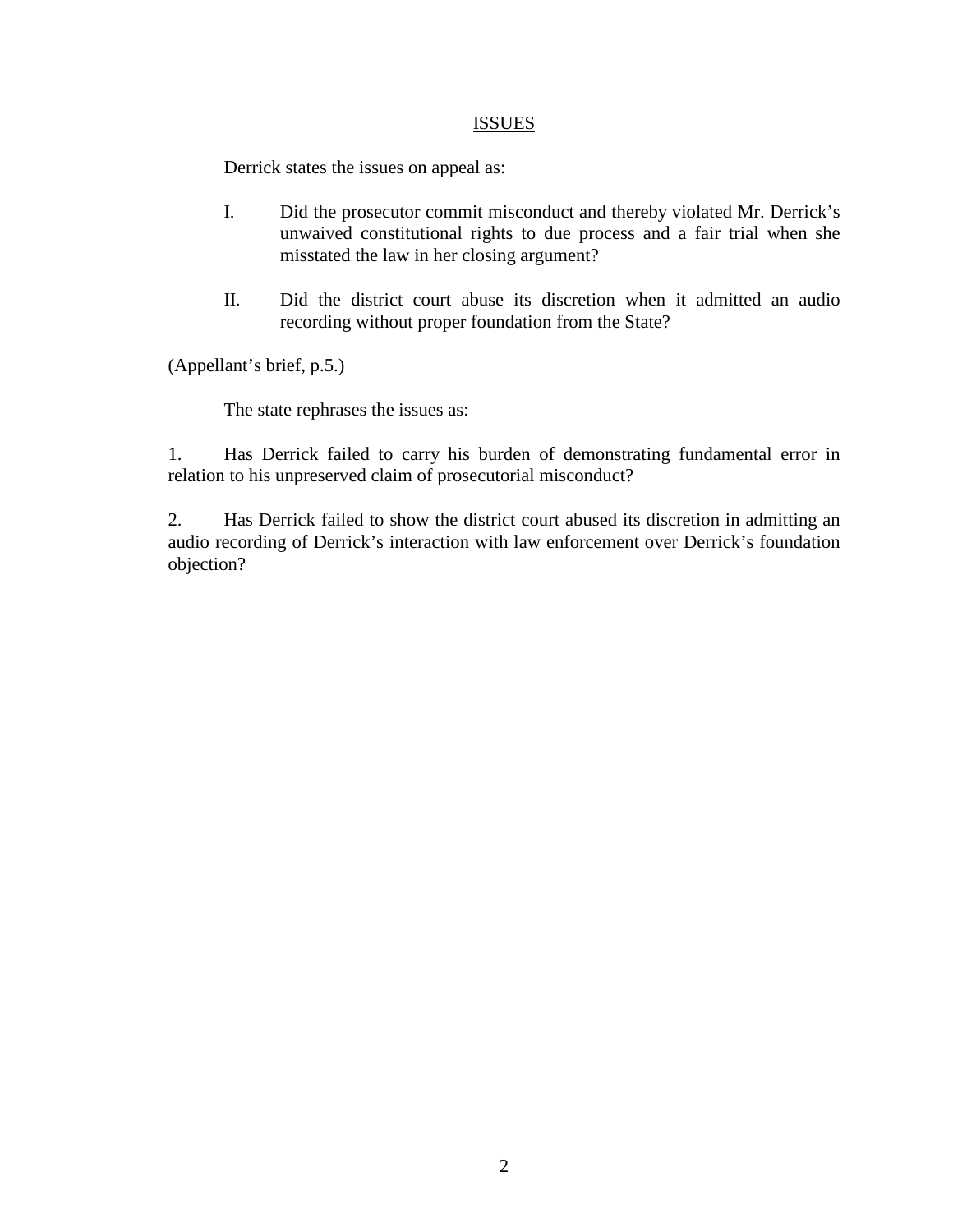#### ARGUMENT

### I. Derrick Has Failed To Carry His Burden Of Demonstrating Fundamental Error In Relation To His Unpreserved Claim Of Prosecutorial Misconduct

#### A. Introduction

For the first time on appeal, Derrick argues the prosecutor misstated the law during her closing argument and, in so doing, violated his "unwaived constitutional rights to due process and a fair trial." (Appellant's brief, pp.6-11.) Derrick's argument fails; a review of the challenged statement in light of the record and the applicable law shows no misconduct, much less misconduct rising to the level of fundamental error.

## B. Standard Of Review

"[T]he standard of review governing claims of prosecutorial misconduct depends on whether the defendant objected to the misconduct at trial." State v. Severson, 147 Idaho 694, 715, 215 P.3d 414, 435 (2009). Where, as here, a defendant fails to timely object at trial to allegedly improper closing arguments by the prosecutor, the conviction will be set aside for prosecutorial misconduct only upon a showing by the defendant that the alleged misconduct rises to the level of fundamental error. State v. Perry, 150 Idaho 209, 228, 245 P.3d 961, 980 (2010).

## C. Derrick Has Failed To Show Any Misconduct, Much Less Misconduct Rising To The Level Of Fundamental Error

An unpreserved issue may only be considered on appeal if it "constitutes fundamental error." State v. Johnson, 149 Idaho 259, 265, 233 P.3d 190, 196 (Ct. App. 2010). In the absence of an objection "the appellate court's authority to remedy that error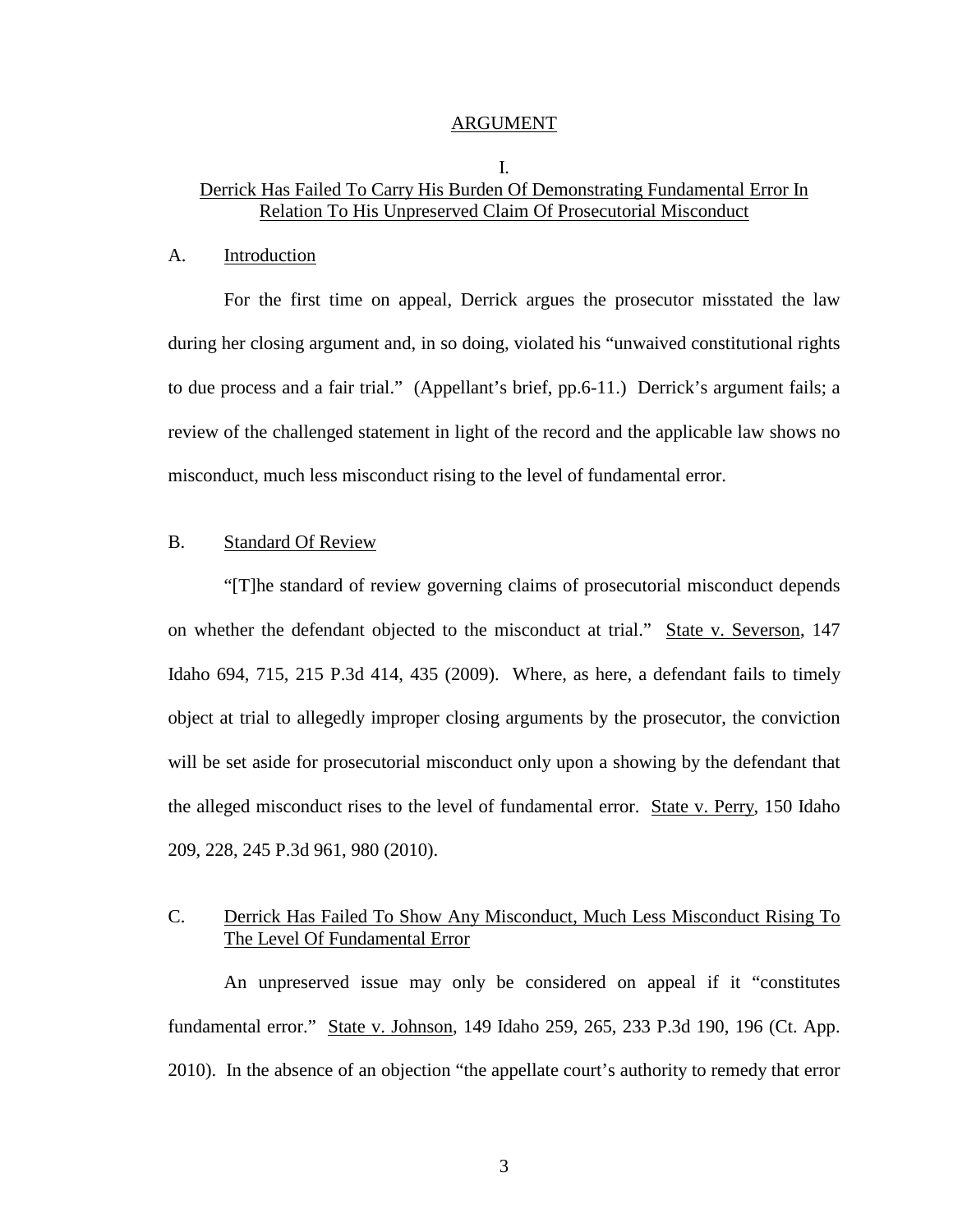is strictly circumscribed to cases where the error results in the defendant being deprived of his or her Fourteenth Amendment due process right to a fair trial in a fair tribunal." State v. Perry, 150 Idaho 209, 224, 245 P.3d 961, 976 (2010). Review without objection will not lie unless (1) the defendant demonstrates that "one or more of the defendant's unwaived constitutional rights were violated"; (2) the constitutional error is "clear or obvious" on the record, "without the need for any additional information" including information "as to whether the failure to object was a tactical decision"; and (3) the "defendant must demonstrate that the error affected the defendant's substantial rights," generally by showing a reasonable probability that the error "affected the outcome of the trial proceedings."  $\underline{Id}$ . at 226, 245 P.3d at 978.

Derrick was charged with felony injury to a child, in violation of I.C. § 18- 1501(1). (R., pp.69-71.) Consistent with the language of both the statute and the pattern jury instruction, the district court instructed the jury that, to find Derrick guilty, the state must have proved, *inter alia*, that Derrick "willfully, by causing a traumatic injury to [his stepson, R.B.'s] abdomen and/or spleen, caused [R.B.'s] person or health to be injured" and that he did so under circumstances or conditions likely to produce great bodily harm or death to  $[R.B.].$ "  $(R., p.173.)$  The court further instructed the jury that "[t]he word 'willfully' as used in this instruction means acting where a reasonable person would know the act is likely to result in injury or harm or is likely to endanger the person, health, safety or well-being of the child." (R., p.173 (compare with I.C. § 18-1501(5) and I.C.J.I. 1244).)

In arguing to the jury that it should find Derrick guilty of felony injury to a child, the prosecutor, during closing argument, referred to the foregoing instruction and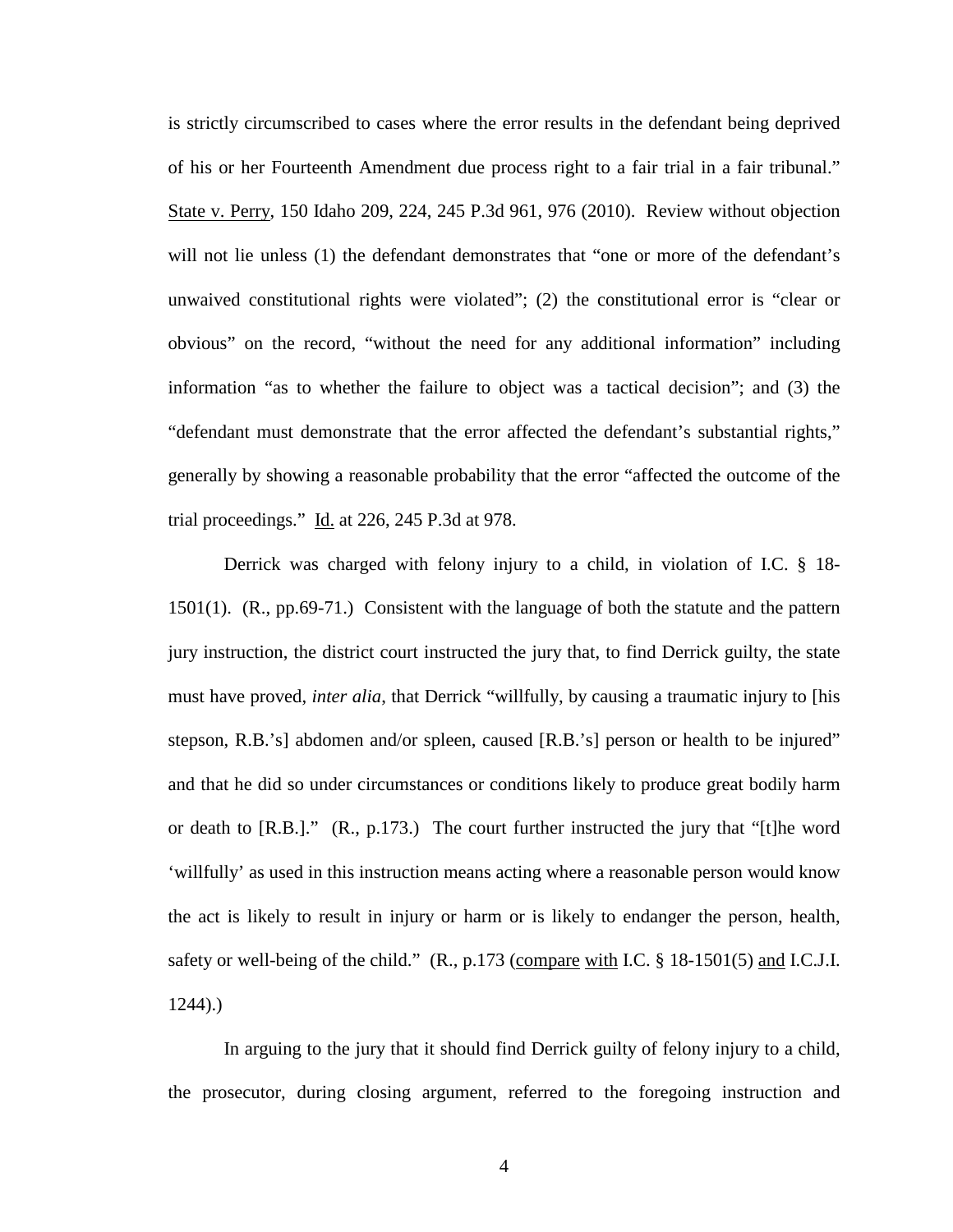summarized the evidence that, from the state's perspective, proved each element of the crime. (See Tr., p.521, L.16 – p.528, L.10.) Specifically, regarding the mental state element of felony injury to a child, the prosecutor stated:

Let's go to willfully. Very bottom of that page. Look at the definition of willfully. *A reasonable person would know the act is likely, could, potentially, pick the word you like, but the court has used likely to result in injury or harm or is likely to endanger the person, health, safety, or well being of the child.* 

(Tr., p.524, Ls.8-14 (emphasis added).)

Derrick did not object to the prosecutor's argument below, but he contends on appeal that the prosecutor committed misconduct rising to the level of fundamental error by "urg[ing] the jury to 'pick the word you like' when evaluating Mr. Derrick's mental state for the charged offense." (Appellant's brief, p.9.) According to Derrick, "[b]y informing the jury that they [sic] only had to find a reasonable person could, potentially, or might know the act would cause injury, the prosecutor" misstated the law and "misrepresented and diminished her burden of proof on Mr. Derrick's mental state." (Appellant's brief, pp.9-10.) Derrick's argument is without merit; he has failed to show that the complained of statement was improper, much less that it rose to the level of fundamental error.

A prosecutor has considerable latitude in closing argument. State v. Severson, 147 Idaho 694, 720, 215 P.3d 414, 440 (2009); State v. Porter, 130 Idaho 772, 786, 948 P.2d 127, 141 (1997); State v. Priest, 128 Idaho 6, 14, 909 P.2d 624, 632 (Ct. App. 1995). He or she is entitled to argue all reasonable inferences from the evidence in the record. Severson, 147 Idaho at 720, 215 P.3d at 440; Porter, 130 Idaho at 786, 948 P.2d at 141 (citing State v. Garcia, 100 Idaho 108, 110, 594 P.2d 146, 148 (1979)). A prosecutor may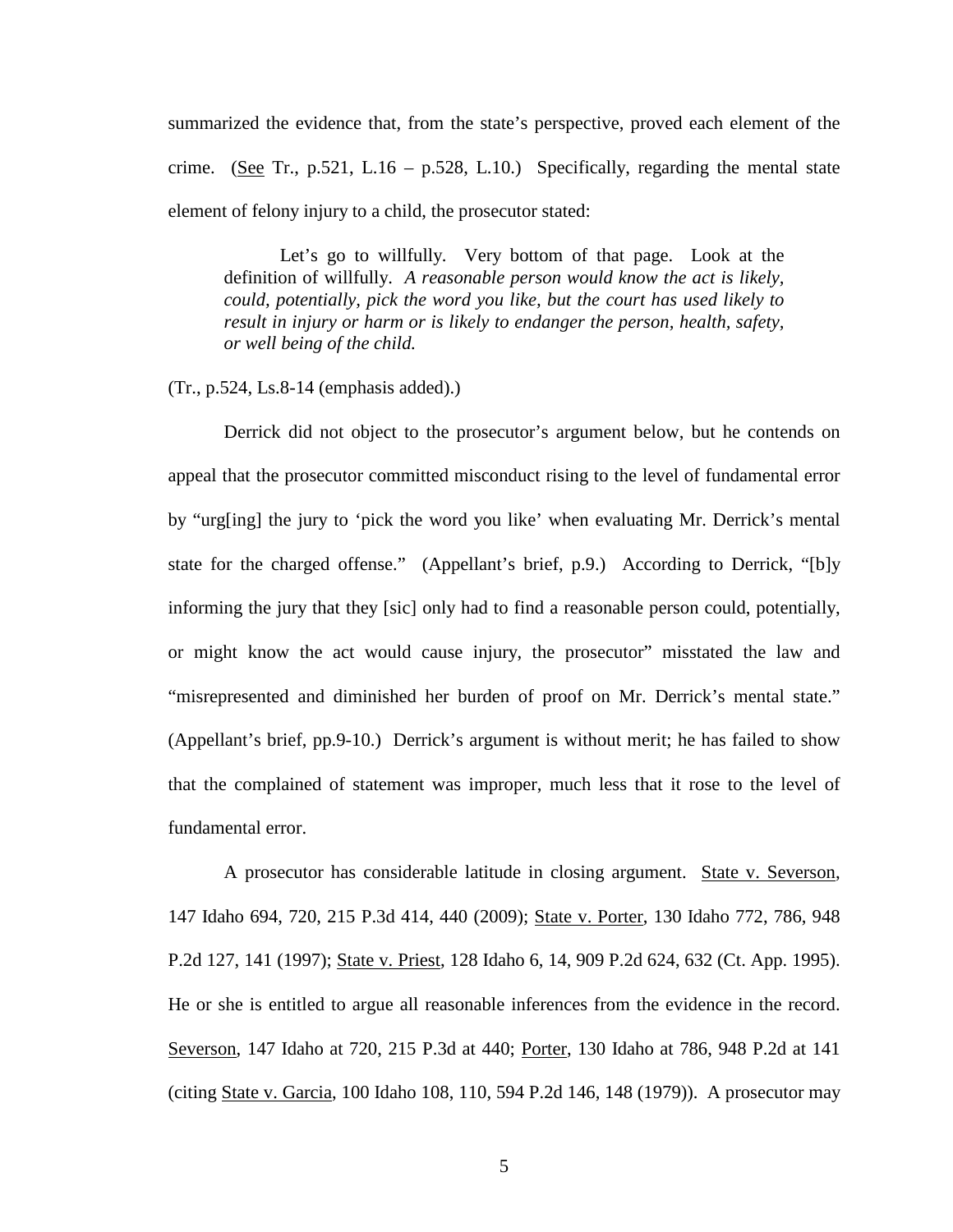not "attempt[] to secure a verdict on any factor other than the law as set forth in the jury instructions and the evidence admitted during trial," however, as doing so "impacts a defendant's Fourteenth Amendment right to a fair trial." Perry, 150 Idaho at 227, 245 P.3d at 979; see also State v. Coffin, 146 Idaho 166, 170, 191 P.3d 244, 248 (Ct. App. 2008) (citing State v. Phillips, 144 Idaho 82, 86, 156 P.3d 583, 587 (Ct. App. 2007)) ("It is prosecutorial misconduct for a prosecutor to misstate the law in closing arguments.").

Contrary to Derrick's claims on appeal, the prosecutor's statement in this case – that "willfully" means "[a] reasonable person would know the act is likely, could, potentially, pick the word you like, but the court has used likely to result in injury or harm or is likely to endanger the person, health, safety, or well being of the child" – ultimately did not misstate the law. The state readily acknowledges that "willfully," in the context of a felony injury to child charge, means "acting or failing to act where a reasonable person would know the act or failure to act is likely to result in injury or harm or is likely to endanger the person, health, safety or well-being of the child." I.C. § 18-1501(5); accord I.C.J.I. 1244. Although the prosecutor appears to have initially used the words "could" and "potentially" as synonymous with the word "likely" and told the jurors to "pick the word you like," she ultimately told the jury that the term "willfully," as used in the court's instructions, meant a reasonable person would know the act "is likely to result in injury or harm or is likely to endanger the person, health, safety, or well being of the child." (Tr., p.524, Ls.8-14.) This was a correct statement of the law.

Even assuming the challenged statement was improper, Derrick has not met his burden of demonstrating it rose to the level of fundamental error. As noted above, the first prong of the fundamental error test requires Derrick to demonstrate a constitutional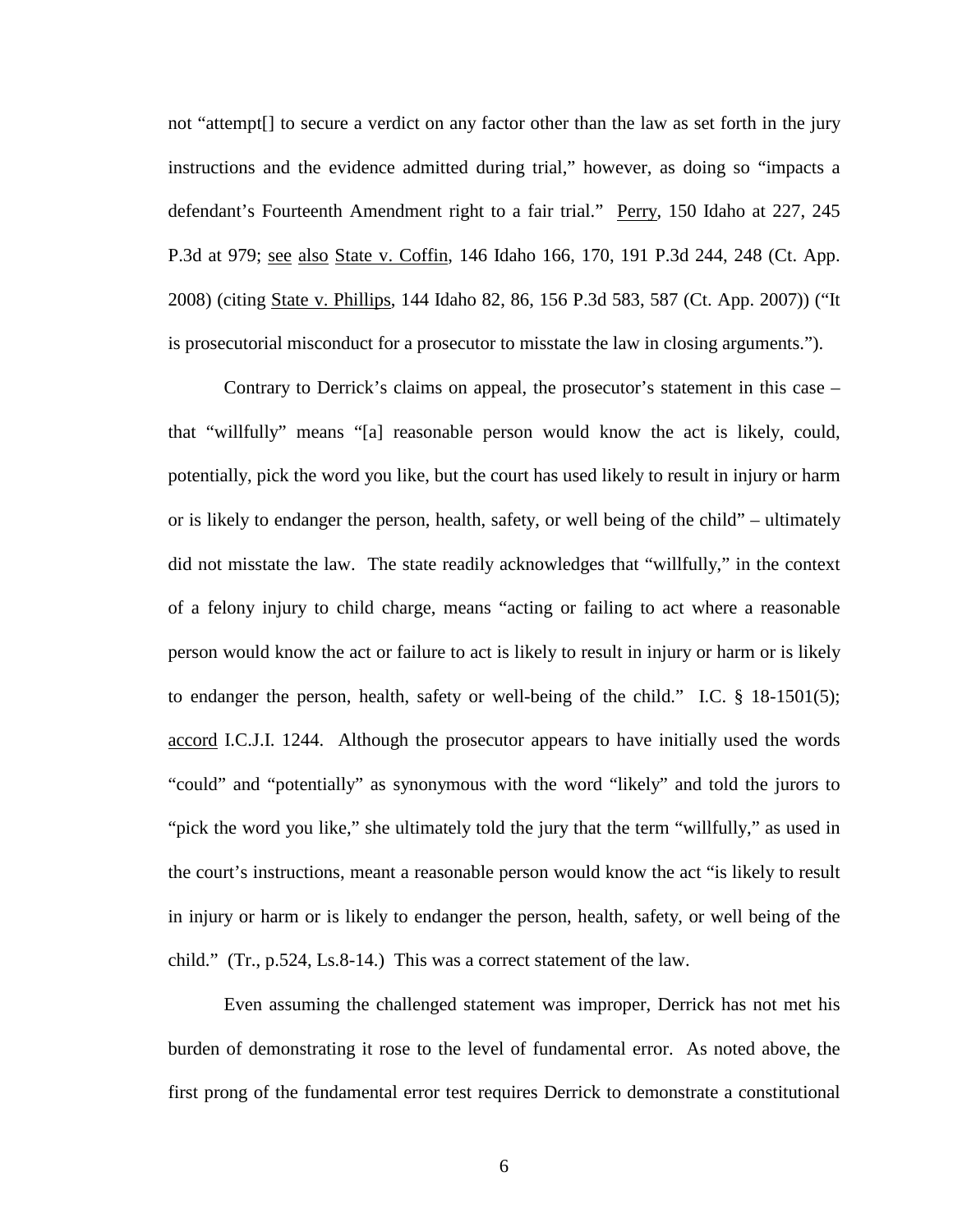violation. Perry, 150 Idaho at 226, 245 P.3d at 978. Derrick argues that the prosecutor's statement violated his constitutional rights to due process and a fair trial because the words "could" and "potentially" "refer to something that might happen, as opposed to something that is likely to happen"; therefore, Derrick contends, the prosecutor's use of those words, combined with her suggestion to the jury to "pick the word you like," "misrepresented and diminished her burden of proof" on the mental state element of the crime. (Appellant's brief, pp.9-10.) Derrick's argument is unavailing for at least two reasons.

First, the argument ignores the fact that the jury was specifically instructed that it must "apply the law set forth in [the court's] instructions," that it must "follow [the court's] instructions regardless of [the jury's] own opinion of what the law is or should be, or what either side may state the law to be," that it was to "follow all the rules" as explained by the court, and that "[i]f anyone states a rule of law different from any" provided by the court, it was the court's instruction that the jury "must follow." (R., pp.149, 168.) Derrick does not dispute that the actual elements instruction was a correct statement of the law; his only argument is effectively that the jury ignored that instruction and could have concluded he was guilty based on a lower standard than required by the court's instruction. The law, however, presumes the contrary. <u>See, e.g., State v. Joy</u>, 155 Idaho 1, 7, 304 P.3d 276, 282 (2013) ("Idaho appellate courts … presume that a jury follows the instructions it is given." (citation omitted)).

Second, despite the prosecutor's initial use of the words "could" and "potentially," a review of the prosecutor's substantive argument on the willfulness element shows the prosecutor did not urge the jury to convict on a lesser standard of proof than required by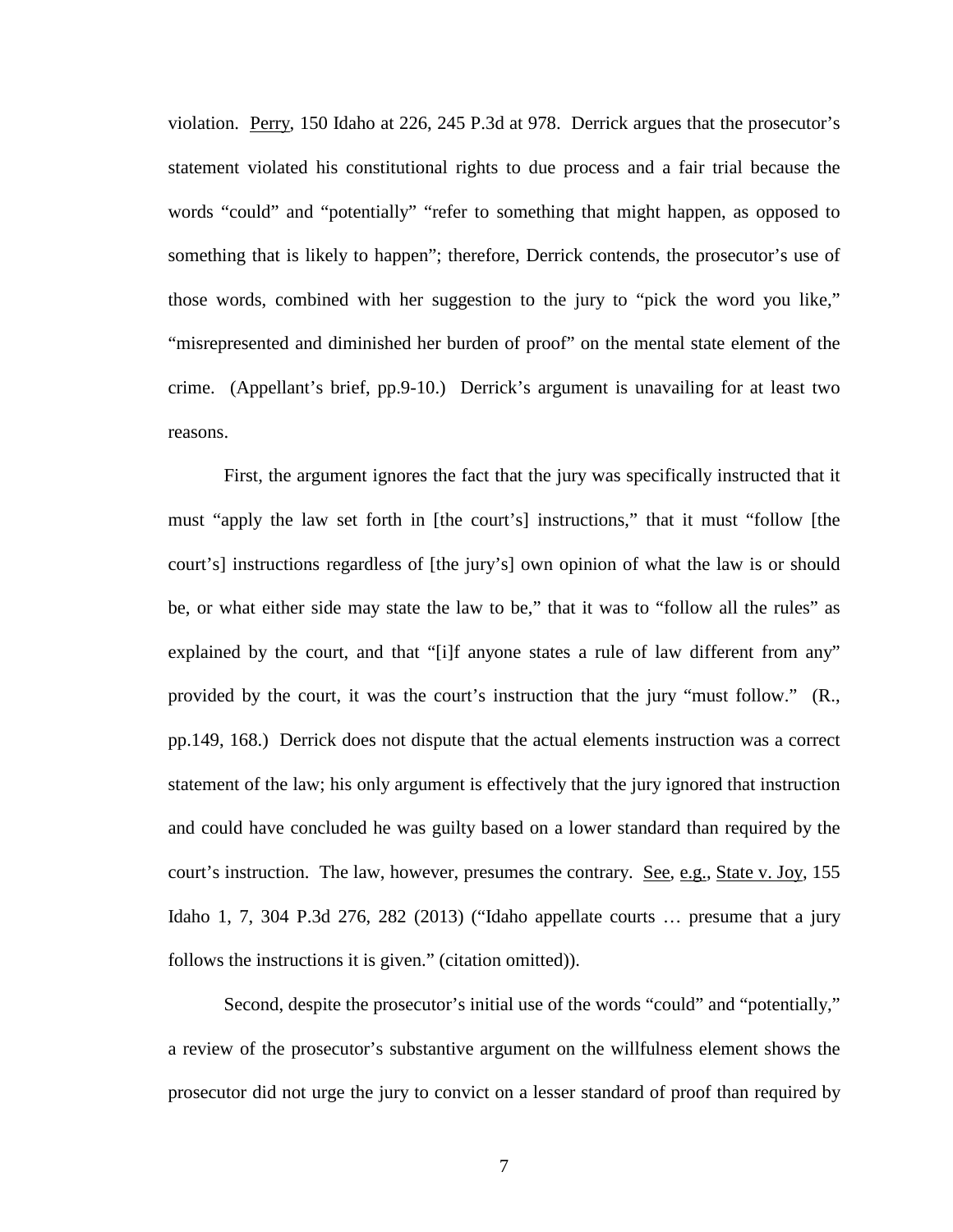the law as set forth in the court's instruction. Instead, the prosecutor argued that the evidence supported a finding that Derrick acted "willfully" because a reasonable person in his position would have known that punching R.B. in the stomach was "likely" to injure R.B. and/or to endanger his health and well-being. She stated:

… What is the act? The act has been testified to as a punch to the stomach and/or a throw to the deck. A reasonable person, what does that mean? This instruction is not asking you to decide whether this defendant is reasonable. But it is asking you to decide what a reasonable person would know, given the facts of this case. What a reasonable person. The common man. The every man in our society. To do that, you need to look at what you know about Robert Derrick.

Robert Derrick is an adult. He's 46 years old. He stands six foot tall, 175 pounds. He knows [R.B.] is 13, he knows [R.B.'s] height, he knows [R.B.'s] weight. Given these facts, Robert Derrick had reason to know that, as an adult with his height, with his weight, if he punched [R.B.], a child who was shorter and weighs less than him, that if he punches [R.B.] in the stomach, [R.B.'s] health or person likely or could be injured or endangered.

(Tr., p.524, L.15 – p.525, L.7), and

Given all these facts, Robert Derrick had a reason to know that as an adult in a rage like he was at that time, if he punched [R.B.] in the stomach, [R.B.'s] health or person could likely be injured or endangered.

(Tr., p.526, Ls.16-19).

Even assuming Derrick could overcome the first prong of the Perry test for fundamental error, his claim of prosecutorial misconduct nevertheless fails on the second prong of the test, which requires Derrick to demonstrate that the error he asserts is "clear or obvious" on the record, without the need for any additional information, including whether the failure to object was a tactical decision. Perry, 150 Idaho at 226, 245 P.3d at 978. Derrick argues that, because the willfulness element of felony injury to a child "elevates the conduct from 'innocent mistakes in judgment' to a criminal offense," "there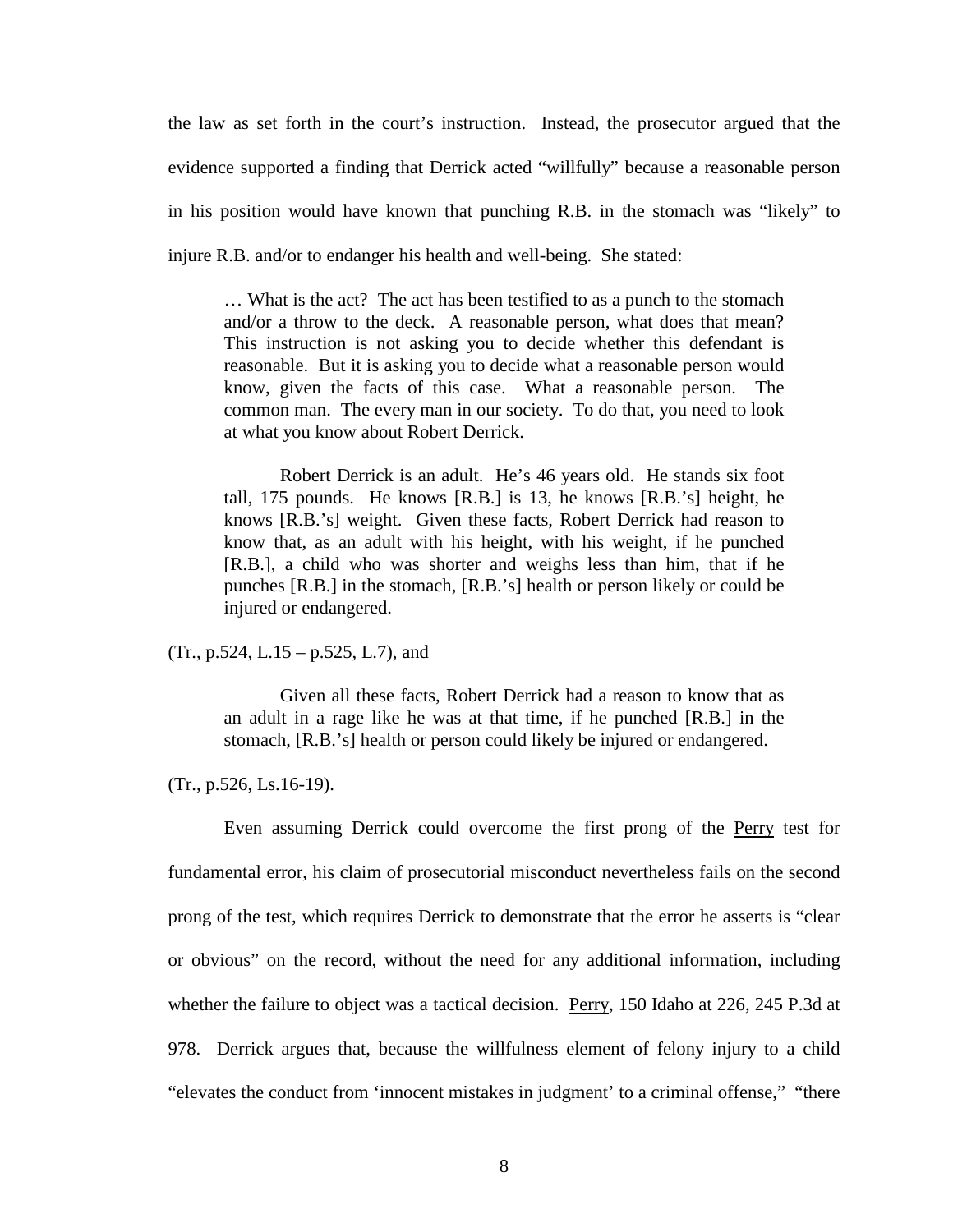is no tactical or strategic reason for defense counsel to fail to object to the prosecutor's misstatement of the law on [that] essential element of the crime." (Appellant's brief, pp.10-11 (citing State v. Young, 138 Idaho 370, 372-73, 64 P.3d 296, 298-99 (2002).) Derrick's argument is belied by a review of the trial record, which shows at least one conceivable reason why Derrick's counsel would not have objected to the prosecutor's argument, even assuming it misstated the law. Derrick's defense at trial was not that he did not *willfully* injure R.B., it was that he did not injure R.B. *at all*. (See generally Tr., p.116, L.8 – p.117, L.11, p.532, L.14 – p.547, L.2.) Derrick testified that he never punched R.B. in the stomach (Tr., p.405, Ls.8-14), and his counsel suggested, both through his examination of witnesses and during his closing argument, that R.B. sustained the injury to his spleen during an altercation with one of his step-siblings, when Derrick was not even present (Tr., p.157, L.23 – p.178, L.20, p.209, L.22 – p.225, L.16, p.291, L.7 – p.302, L.19, p.340, L.15 – p.343, L.9, p.365, L.22 – p.371, L.5, p.449, L.16 – p.457, L.12, p.461, L.20 – p.470, L.18, p.477, Ls.4-20, p.532, L.14 – p.547, L.2). Because Derrick denied the conduct forming the basis of the felony injury to child charge occurred at all, trial counsel would have gained nothing by objecting to the prosecutor's argument regarding the willfulness element and, in fact, could have reasonably concluded that doing so would only invite the jury to reach that element of the charge.

Finally, Derrick has failed to show he was actually prejudiced by the prosecutor's statement. Even assuming that the statement could be construed in a vacuum as having misstated the law, there is no reasonable probability it in any way "affected the outcome of the trial." Perry, 150 Idaho at 226, 245 P.3d at 978. In an attempt to carry his burden on this issue, Derrick merely rehashes his assertion that, "[i]f the jurors accepted the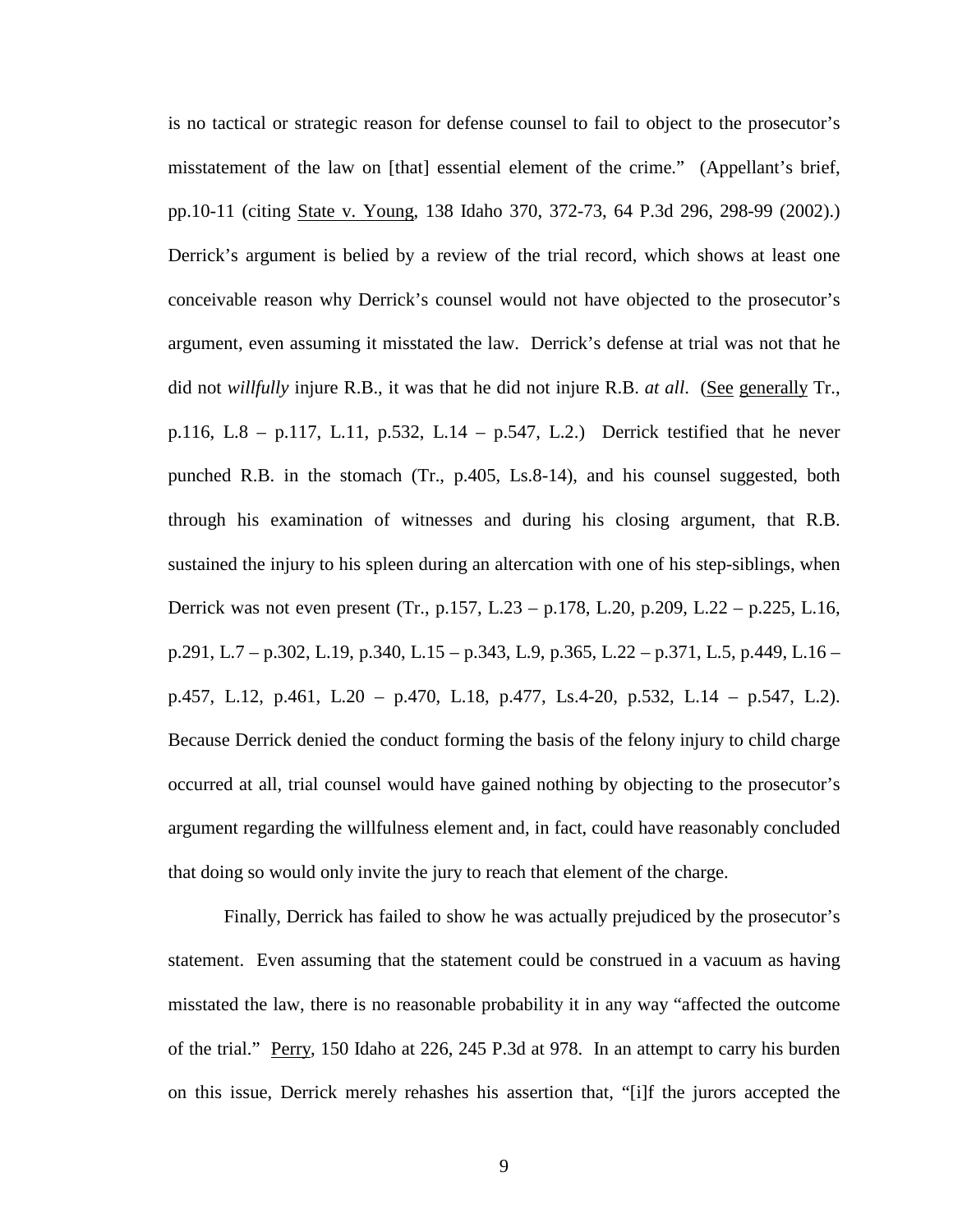prosecutor's invitation to pick the word he or she liked for the reasonable person standard, the State did not have to prove the elements of the offense beyond a reasonable doubt." (Appellant's brief, p.11.) Derrick's argument fails because, as explained in greater detail above, the district court specifically instructed the jury that it was to apply the law as set forth in the court's instructions, not as represented by counsel. (R., pp.149, 168.) Derrick has not even mentioned the court's instructions, much less made any effort to overcome the presumption that the jury followed them. Nor has Derrick acknowledged that his defense at trial was that he never injured R.B. at all, not that he did so but that his conduct was not "willful."

Admittedly, because the jury clearly rejected Derrick's version of events and found he was the person who caused R.B.'s injury, it was necessarily required to determine whether Derrick's conduct was willful. Derrick, however, never disputed that, if the jurors believed the state's witnesses' testimony that he punched R.B. in the abdomen, such conduct was anything other than willful. Nor could he because the state's evidence on this element was overwhelming. The evidence showed Derrick—who was six feet tall, weighed 175 pounds, and was "much stronger" than his 13-year-old stepson, R.B. (Tr., p.162, Ls.13-19, p.283, Ls.10-15)—"grabbed [R.B.] in a choke hold," dragged him across the room, punched him in the abdomen and threw him to the ground (Tr., p.139, L.1 – p.144, L.2, p.198, L.17 – p.202, L.16). The punch was so forceful that it caused R.B. to cry, made it difficult for him get up off the ground and, ultimately, lacerated his spleen. (Tr., p.202, L.18 – p.203, L.2, p.240, L.6 – p.249, L.9.) In light of this evidence, a rational jury who believed that Derrick punched R.B. in the manner testified to by the state's witnesses could only conclude that a reasonable person in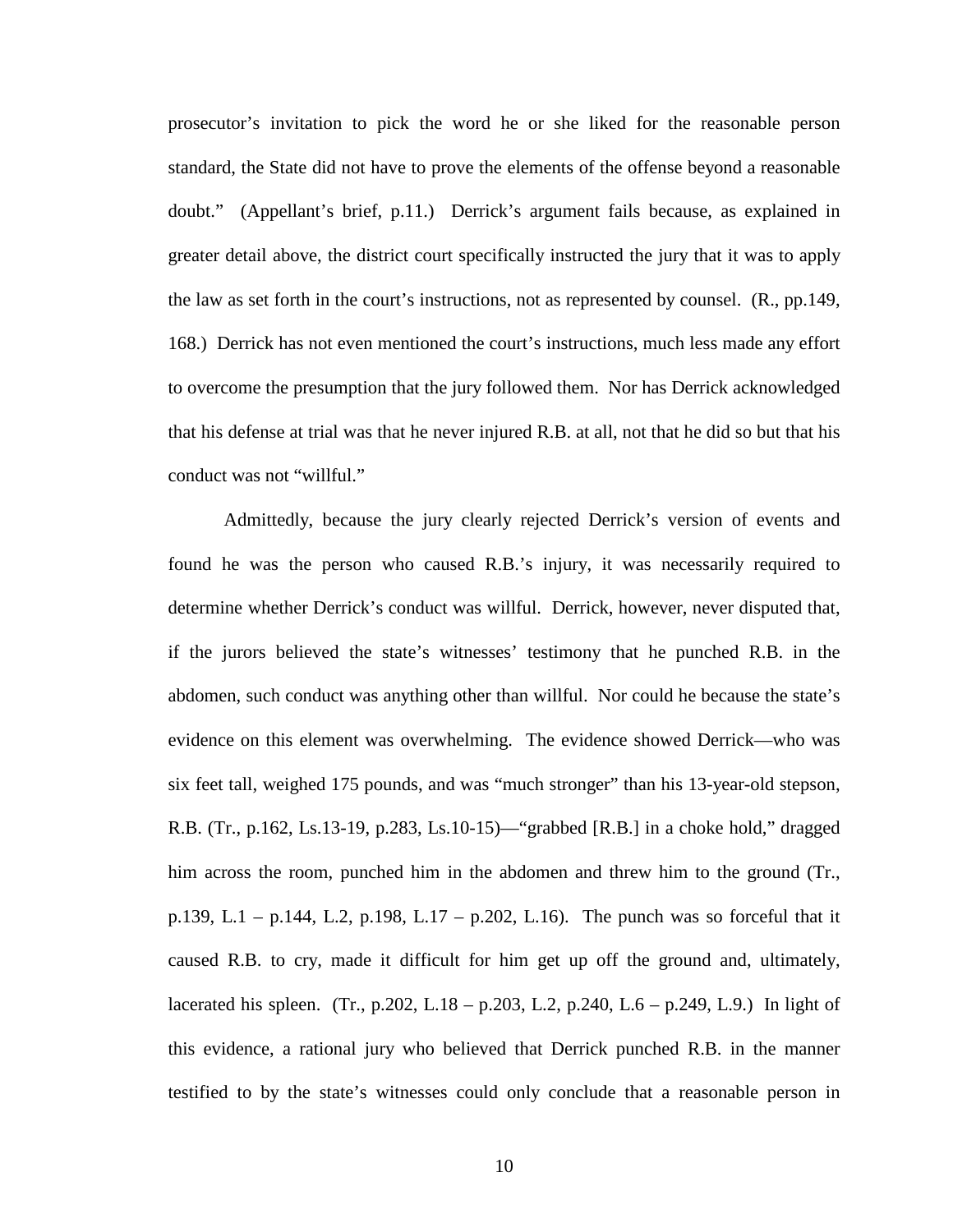Derrick's position would have known that his conduct was "likely to result in injury or harm or [was] likely to endanger the person, health, safety or well-being of" R.B. and, as such, the conduct was willful.

In light of the foregoing evidence that overwhelmingly established Derrick's guilt on the "willfully" element of felony injury to a child, and assuming, as this Court must, that the jury followed the court's instructions, State v. Grantham, 146 Idaho 490, 498, 198 P.3d 128, 136 (Ct. App. 2008), there is no reasonable possibility the prosecutor's statement affected the outcome of the trial. Derrick has failed to carry his burden of demonstrating fundamental error with respect to his unpreserved claim of prosecutorial misconduct. This Court should therefore decline to review the claim for the first time on appeal.

#### II.

## Derrick Has Failed To Show The District Court Abused Its Discretion In Concluding The State Laid Adequate Foundation For The Admission Of An Audio Recording Of A Portion Of Derrick's Interaction With Law Enforcement

#### A. Introduction And Relevant Facts

During the state's case-in-chief, R.B. and R.B.'s mother both testified that Derrick put R.B. in a headlock; then, using his free arm, Derrick punched R.B. in the stomach, opened a sliding glass door, and threw R.B. out the door and onto the deck of their home. (Tr., p.139, L.21 – p.144, L.5, p.160, L.14 – p.164, L.4, p.193, L.7 – p.203, L.12.) Officers Hayes and Jansen testified that they responded to Derrick's residence on the night of the charged crimes, and both officers testified regarding the substance of their conversations with Derrick and R.B.'s mother, as well as to their observations of Derrick's demeanor during their interactions with him. (Tr., p.272, L.3 – p.276, L.1,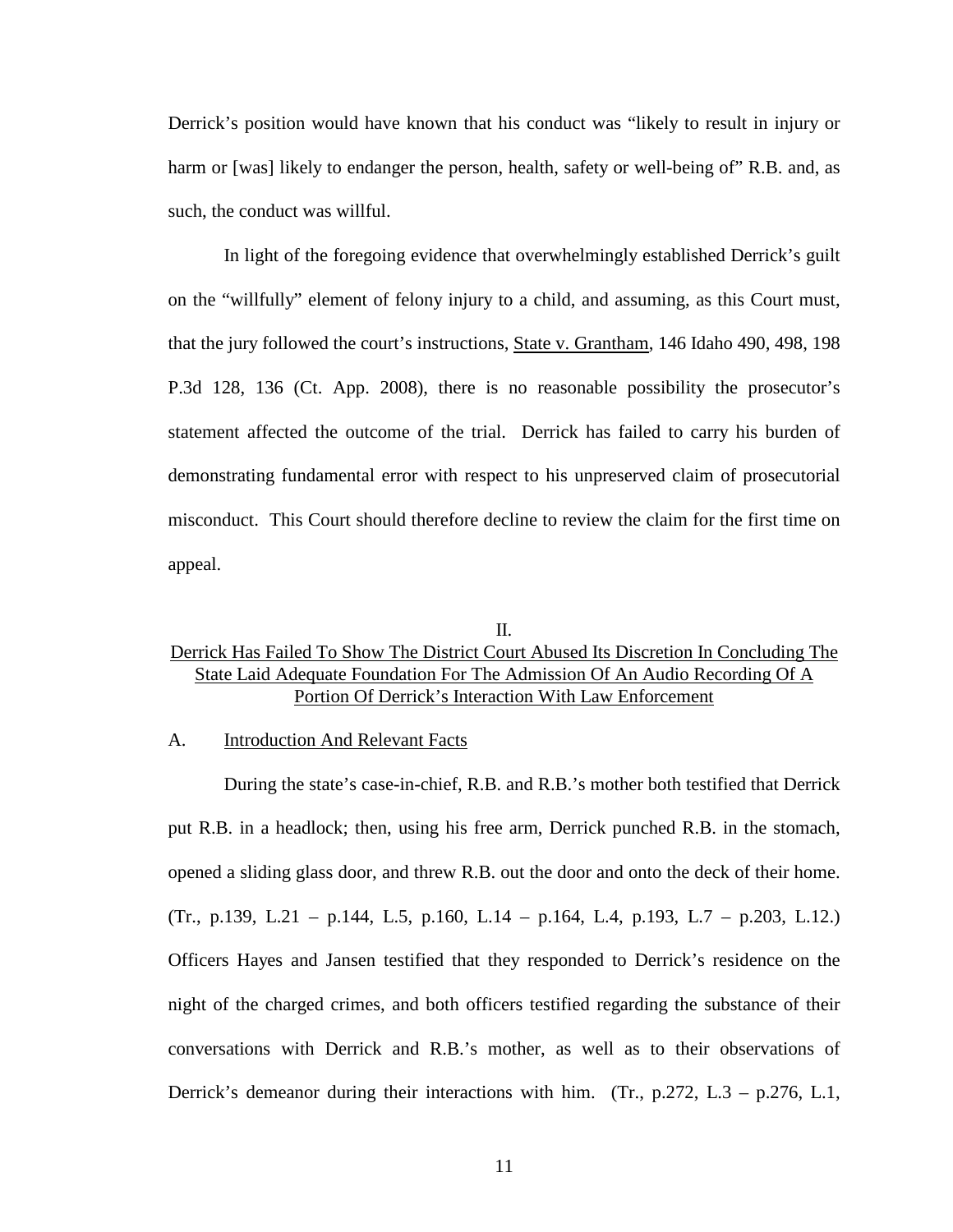p.280, L.6 – p.281, L.6, p.287, L.15 – p.289, L.1, p.348, L.15 – p.360, L.6, p.363, Ls.2- 20.) During Officer Jansen's testimony, the state admitted several audio recordings, including a recording of Officer Jansen's and Officer Hayes' conversations with Derrick. (Tr., p.352, L.15 – p.363, L.23, p.367, Ls.15-20; State's Exhibits 5-8.) Officer Hayes testified his conversation with Derrick lasted approximately 35 minutes, but the audio recording that was being admitted (State's Exhibit 5) was not that long because it had been "condensed to omit" "dead space" and irrelevant information. (Tr., p.352, L.15 – p.355, L.13.) On the audio, Derrick denied having hit R.B. or R.B.'s mother but admitted to having "grabbed" R.B. "around the shoulders" because, according to Derrick, R.B. had come at him with a knife.<sup>[1](#page-17-0)</sup> (State's Exhibit 5 at  $3:10-3:40$ .)

Derrick testified in his own defense and denied having hit R.B. in the stomach. (Tr., p.405, Ls.8-14.) He admitted that he "grab[bed]" R.B. "[a]round his shoulders" but again claimed he did so because R.B. "came at [him] with a knife." (Tr., p.400, L.8 – p.401, L.7.) According to Derrick, he put one arm around R.B.'s shoulders and the other around R.B.'s knee, then walked R.B. through the door and "let go" of him on the deck. (Tr., p.400, Ls.19-24, p.403, L.4 – p.404, L.19.) When asked whether he had to slide the door open, Derrick responded, "No," and claimed the door was already open because it was "[h]ot out." (Tr., p.403, Ls.8-13.) Derrick implied that R.B. and R.B.'s mother were being untruthful when they testified that Derrick had one arm free to punch R.B. and open the door, explaining, "If I would have switched arms or taken one hand to the door, [R.B.]

 $\overline{a}$ 

<span id="page-17-0"></span> $1$  Derrick admitted that, by the time he grabbed R.B., R.B. had already dropped the knife and no longer posed any threat to him. (State's Exhibit 5 at 3:10-3:40; see also Tr., p.439, L.22 – p.440, L.7.)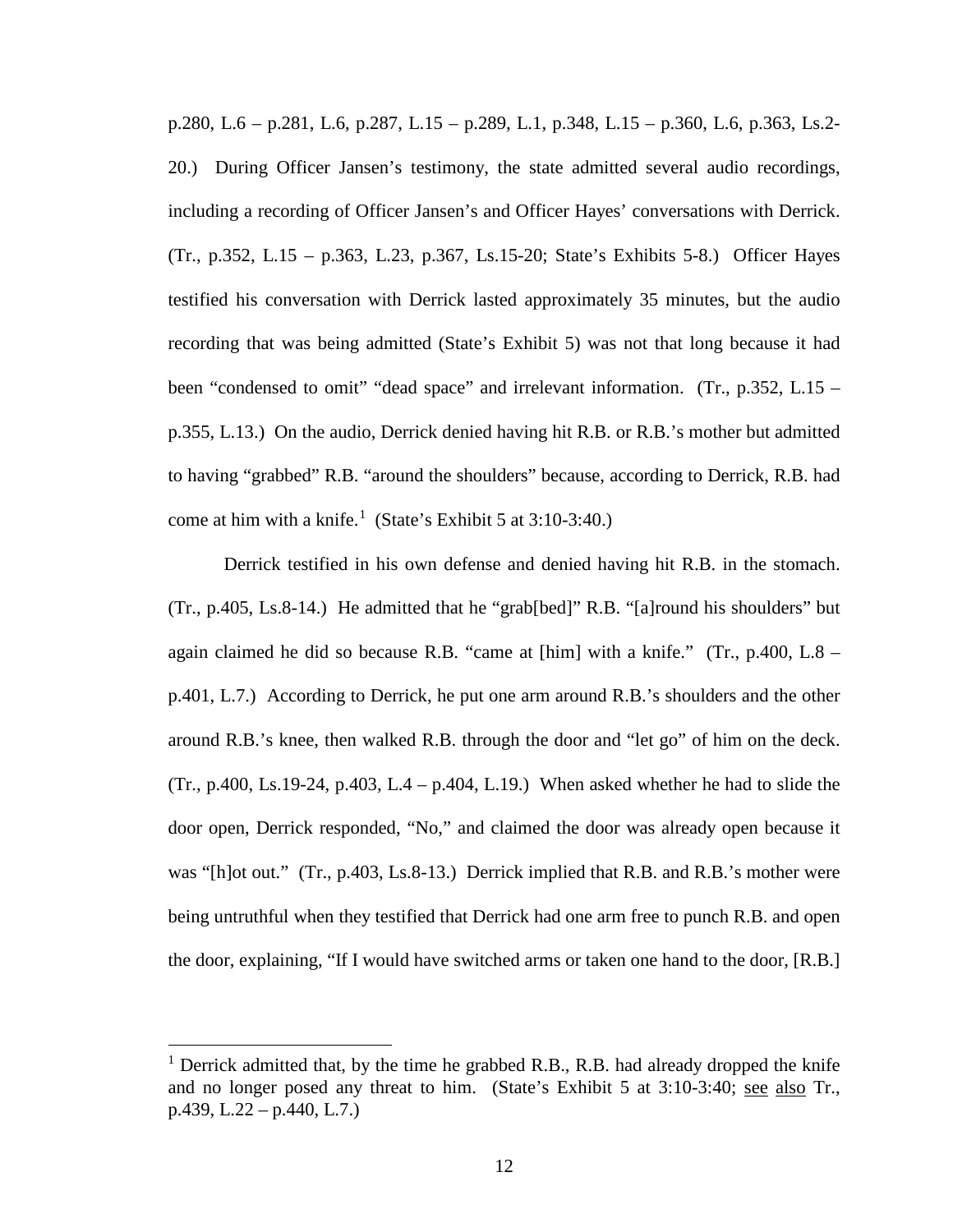would have gotten away for sure because I got a wiggly kid in my arm, one arm isn't going to control him." (Tr., p.403, Ls.20-23.) He also testified that he was nervous and shaky when talking to the police.  $(Tr, p.444, L.12 - p.445, L.10.)$ 

During rebuttal, the state called Officer Hayes to give further testimony regarding his observations of Derrick's demeanor on the night of charged incident. Officer Hayes testified, contrary to Derrick's testimony, that it "was fairly cold" that night and, in fact, during his interaction with officers Derrick "asked if he could get a jacket." (Tr., p.478, L.20 – p.479, L.19.) He also testified that although Derrick seemed "a little bit" nervous and "anxious to get out of there," he did not appear to be "scared" and "seemed to make light of the situation." (Tr., p.479, L.20 – p.480, L.19.) Officer Hayes testified that both he and Officer Jansen recorded their interactions with Derrick. (Tr., p.481, Ls.3-8.) The prosecutor then handed Officer Hayes an "audio disk," marked as State's Exhibit 9, after which the following exchange occurred:

 **Q** [By Prosecutor:] … Do you recognize that?

 **A Yes.**

 **Q** How is it that you recognize it?

## **A I recently reviewed this audio disk and signed the back of the disk or the envelope that it's in.**

 **Q** Are you in that audio?

 **A No.**

 **Q** Who's in that audio?

### **A Mr. Derrick and Officer Jansen.**

 **Q** And when you came out to talk to Mr. Derrick, did you – you were recording as well?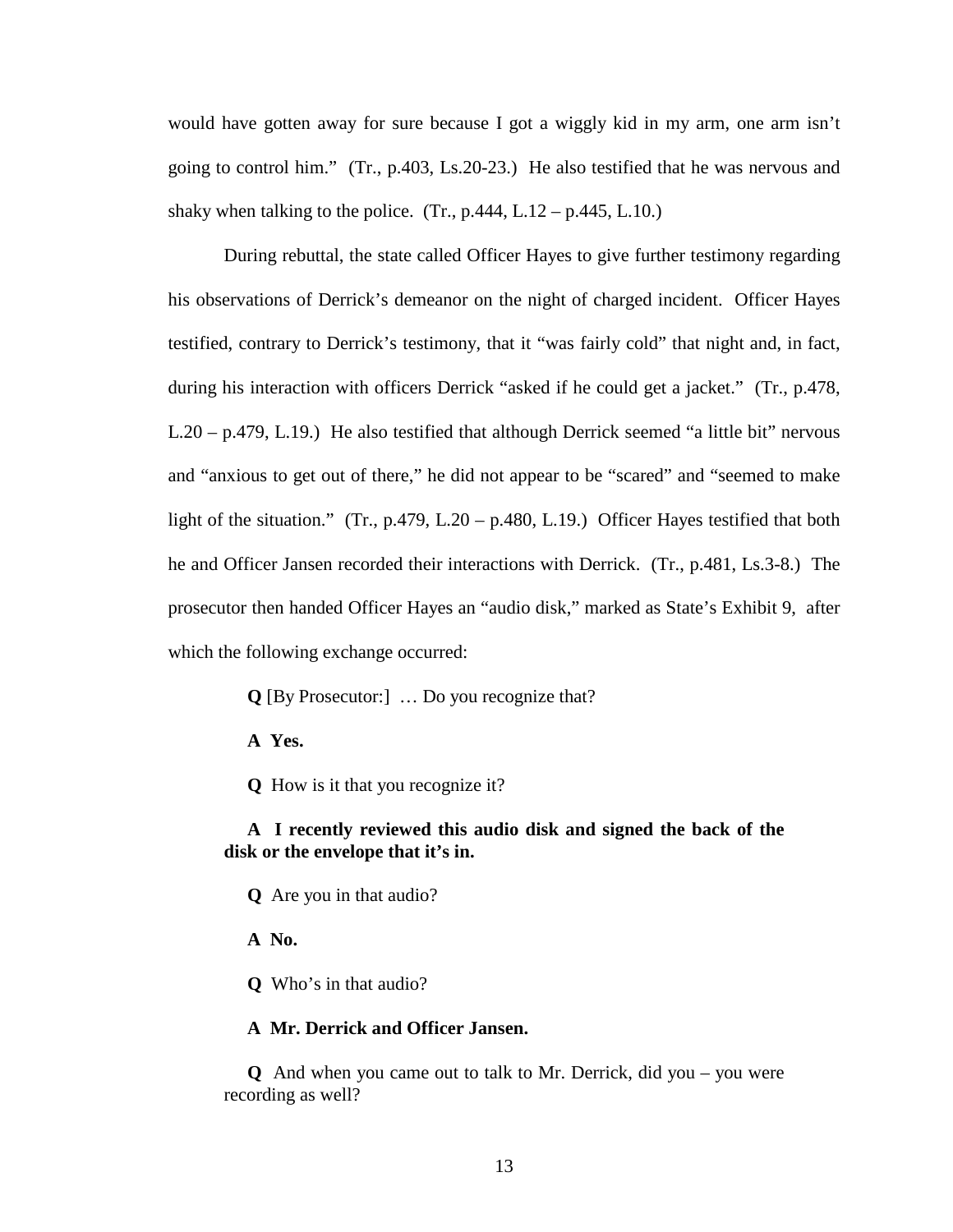**A Yes.**

 **Q** Did you compare your audio with Officer Jansen's?

 **A Not side by side, no.** 

 **Q** You both were recording at the same time?

 **A Yes, we should have been.**

 **Q** What is on – what is on this audio?

### **A This is a conversation between Mr. Derrick and Officer Jansen while I was inside speaking with [R.B.'s mother].**

 **Q** Did you – did you recognize Mr. Derrick's voice on there?

 **A Yes.**

 **Q** Did you recognize Officer Jansen's voice on there?

 **A Yes.**

 **Q** And is that, I mean, from what you observed, is that an accurate copy of part of that conversation?

 **A Yes.**

(Tr., p.481, L.9 – p.482, L.14 (bolding in original).)

Immediately following the above exchange, the prosecutor moved to admit the audio recording into evidence. (Tr., p.482, Ls.15-16.) Defense counsel objected, arguing the state had failed to lay adequate foundation for the exhibit's admission. (Tr., p.482,

L.17.) Specifically, counsel argued:

This is not – this is Officer Jansen's conversation, partial conversation. The State has said that they have recordings that overlap to some extent. I'm not sure he said these two overlap to some extent. I just don't think that the foundation for Officer Jansen's conversation can be laid second-handedly by Officer Hayes.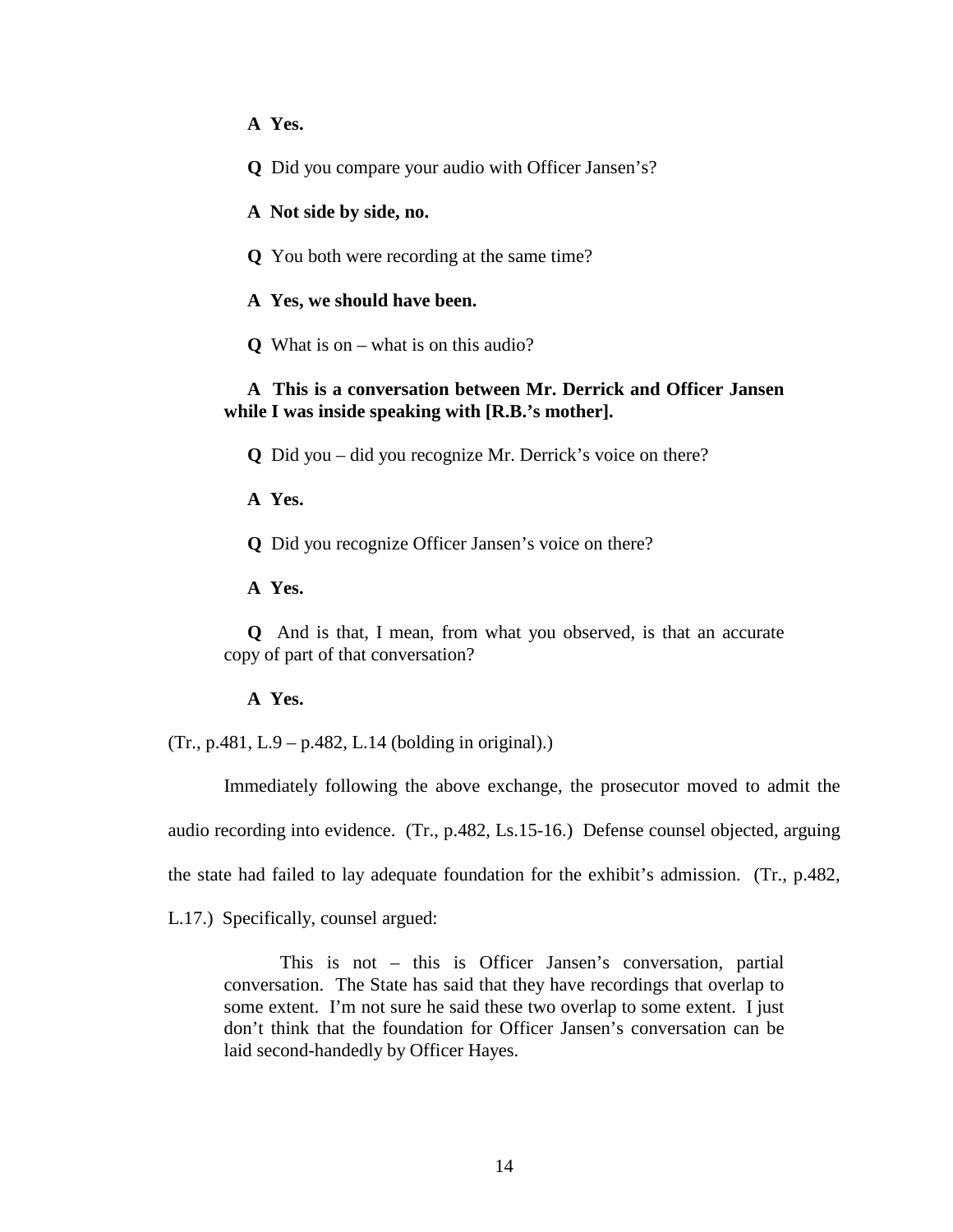(Tr., p.48[2](#page-20-0), Ls.19-25.)<sup>2</sup> Before ruling on the objection, the district court sought clarification whether the portion of the conversation that was contained in State's Exhibit 9 was included in any of the previously admitted audio recordings. (Tr., p.483, Ls.1-5.) The prosecutor responded, "No, it's not," and explained, "This is part of the extra stuff that was taken out, like the joking and talking about the weather and things like that." (Tr., p.483, Ls.4-8.) With that clarification, the court overruled Derrick's foundation objection and admitted the exhibit, reasoning:

The witness has testified that as to what this audio is. It purports to be statements of the defendant, which are certainly admissible. There's no indication of lack of accuracy of the recordings, so I think there's sufficient foundation.

(Tr., p.483, Ls.9-15). The state then published the audio recording, on which Derrick could be heard telling Officer Jansen that he was "kind of chilly," asking if he could "grab [his] jacket," and intermittently laughing and making jokes throughout the recorded conversation. (See generally State's Exhibit 9.)

On appeal, Derrick "asserts the district court abused its discretion by admitting the audio recording of a portion of his conversation with Officer Jansen (State's Exhibit 9)," contending "the State did not provide a proper foundation to authenticate the recording as an accurate and complete representation of that portion of the conversation."

 $\overline{a}$ 

<span id="page-20-0"></span> $2$  Although it is not entirely clear from the trial transcript why the prosecutor did not call Officer Jansen to lay foundation for the admission of State's Exhibit 9, it appears likely the prosecutor did not do so because Officer Jansen was ill and was almost unable to appear and testify in the state's case-in-chief. (Compare Tr.,  $p.345$ , L.20 –  $p.348$ , L.2 (court recessing trial at 10:20 a.m. on December 21, 2016, after prosecutor represented that Officer Jansen was ill and unable to appear as a witness) with p.348, Ls.5-19 (trial resumes at 11:02 a.m. on December 21, 2016, and Officer Jansen takes the stand and testifies in state's case-in-chief) and p.478, L.10 – p.488, L.22 (prosecutor calls Officer Hayes as sole rebuttal witness on afternoon of December 21, 2016).)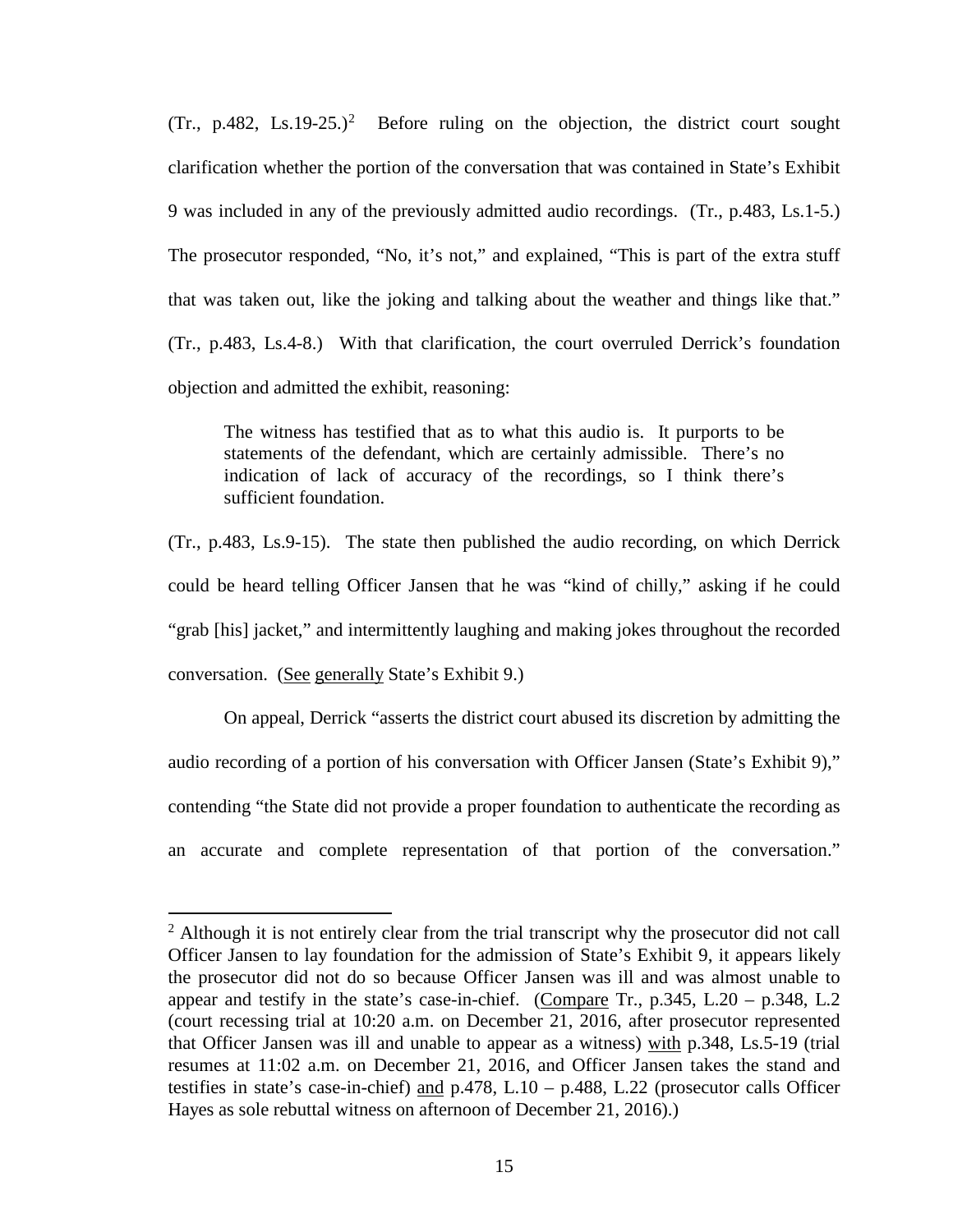(Appellant's brief, p.12.) Derrick's argument fails. Application of the law to the facts of this case supports the district court's determination that the state presented adequate foundation for the admission of the audio recording. Even if the court erred in its evidentiary ruling, the error was harmless and did not violate Derrick's substantial rights.

#### B. Standard Of Review

The trial court has broad discretion in determining the admissibility of evidence. State v. Harris, 141 Idaho 721, 724, 117 P.3d 135, 138 (Ct. App. 2005). A trial court's determination of whether evidence is supported by proper foundation is reviewed on appeal for an abuse of discretion standard. E.g., State v. Sheahan, 139 Idaho 267, 276, 77 P.3d 956, 965 (2003); State v. Bradley, 158 Idaho 66, 69, 343 P.3d 508, 511 (Ct. App. 2015); State v. Salazar, 153 Idaho 24, 26, 278 P.3d 426, 428 (Ct. App. 2012).

### C. The State Laid Adequate Foundation For The Admission Of The Audio Recording

The foundational requirements for the admission of evidence are governed by Idaho Rule of Evidence 901, which provides:

The requirement of authentication or identification as a condition precedent to admissibility is satisfied by evidence sufficient to support a finding that the matter in question is what its proponent claims.

I.R.E. 901(a). Rule 901(b) sets forth "an illustrative, but not exhaustive" list of examples of ways in which the foundational requirements of I.R.E. 901(a) may be satisfied. State v. Koch, 157 Idaho 89, 96, 334 P.3d 280, 287 (2014); Bradley, 158 Idaho at 69, 343 P.3d at 511. Relevant to this case, foundation may be established through the "[t]estimony of a witness with knowledge that a matter is what it is claimed to be," I.R.E.  $901(b)(1)$ ; by "[a]ppearance, contents, substance, internal patterns, or other distinctive characteristics,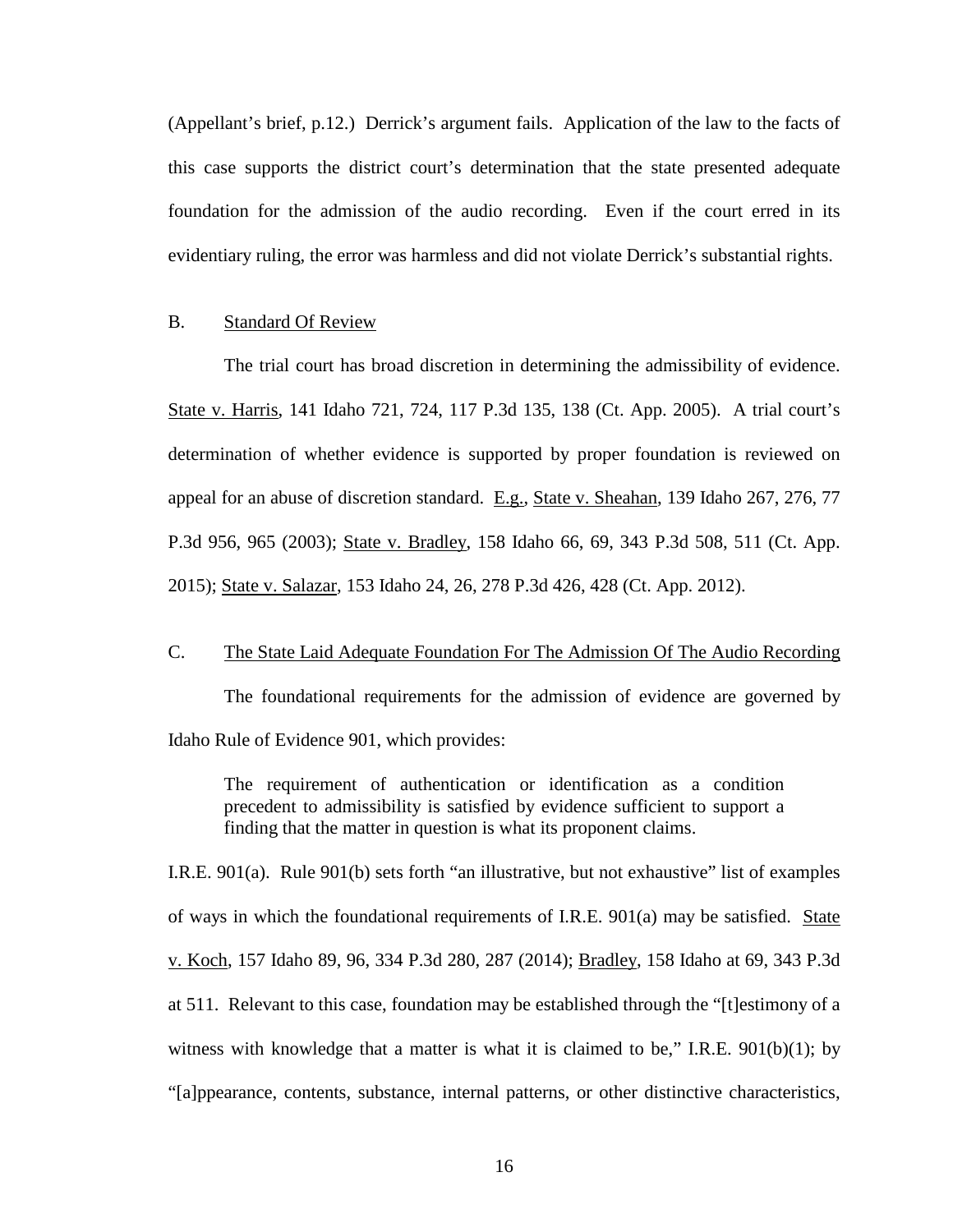taken in conjunction with circumstances," I.R.E. 901(b)(4); and by "[i]dentification of a voice, whether heard firsthand or through mechanical or electronic transmission or recording, by opinion based upon hearing the voice at any time under circumstances connecting it with the alleged speaker," I.R.E. 901(b)(5).

A review of the record in this case in light of the requirements of I.R.E. 901 supports the district court's discretionary determination that the state laid adequate foundation for the admission of State's Exhibit 9. Officer Hayes testified that he had "recently reviewed" the audio recording and recognized it as "a conversation between Mr. Derrick and Officer Jansen." (Tr., p.481, L.9 – p.482, L.5.) Although the officer testified he was not present during the portion of the conversation captured on State's Exhibit 9 (Tr., p.482, Ls.2-5), he personally participated in other conversations with Derrick and Officer Jansen on the night in question, he was aware that Officer Jansen was recording his interactions with Derrick, and he recognized Derrick's and Officer Jansen's voices on the audio recording (Tr., p.481, L.6 – p.482, L.11). Moreover, Officer Jansen had previously testified to having recorded his 35-minute conversation with Derrick, and his testimony established the foundation for the admission of State's Exhibit 5, which he represented was an audio recording of the conversation that had been "condensed to omit" "dead space" and casual conversation "about cars and stuff like that." (Tr., p.352, L.15 – p.355, L.14.) Finally, when asked by the district court whether the audio recording captured on State's Exhibit 9 was included in any of the previously admitted audio exhibits, the prosecutor clarified that it was not and explained, "This is part of the extra stuff that was taken out, like the joking and talking about the weather and things like that." (Tr., p.483, Ls.1-8.)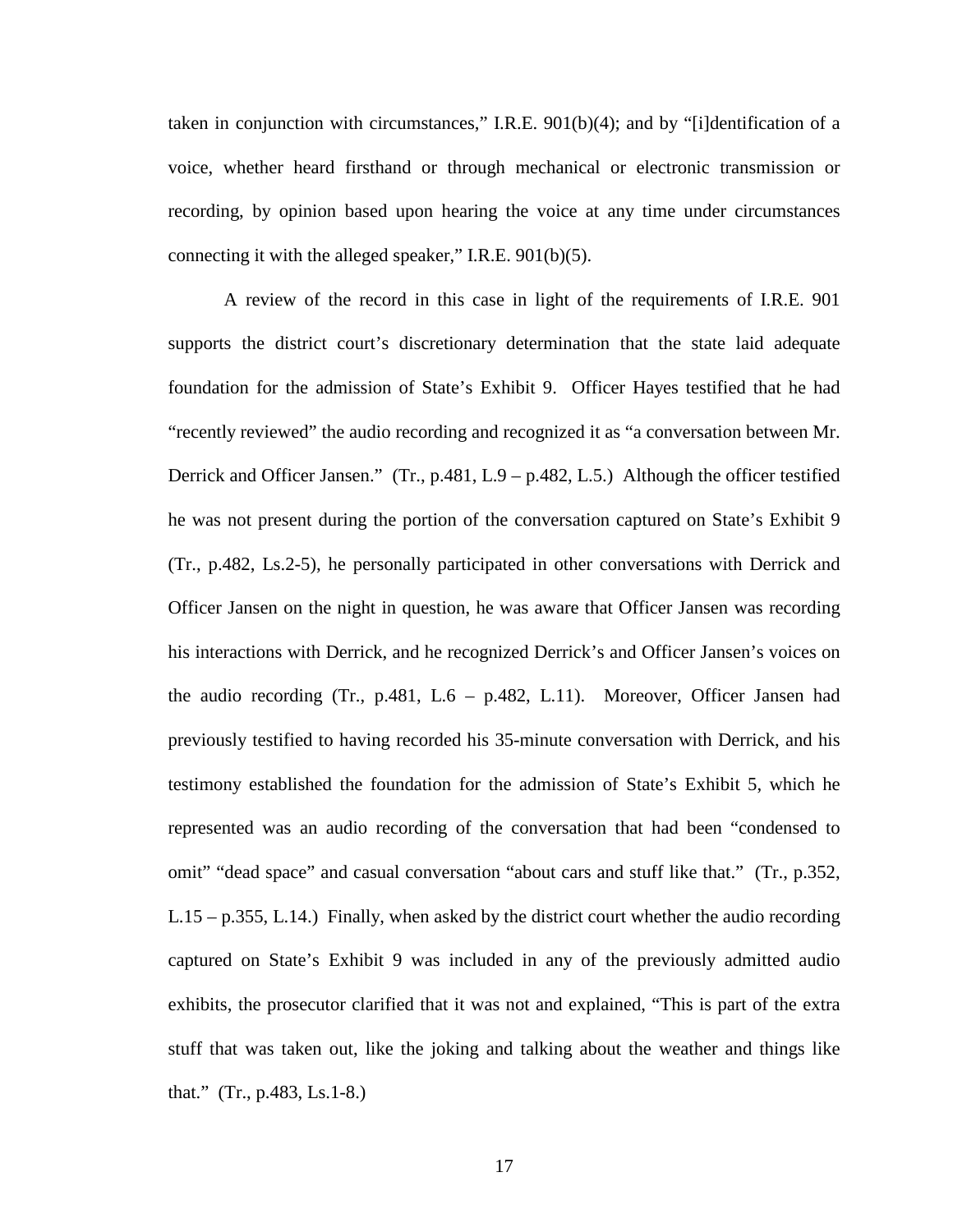In light of the foregoing evidence, the district court acted well within its discretion in concluding the state met its burden under I.R.E.  $901(a)$  of presenting "evidence" sufficient to support a finding that [State's Exhibit 9] [was] what its proponent claim[ed]": an audio recording of part of Derrick's conversation with Officer Jansen on the night of the charged crimes. Officer Hayes' testimony that he was present on the night in question, was aware that Officer Jansen was recording his conversation with Derrick, and had reviewed the audio recording and recognized both Derrick's and Officer Jansen's voices on it was sufficient, by itself, to satisfy the foundational showings contemplated by I.R.E. 901(b)(1) ("[t]estimony of a witness with knowledge that a matter is what it is claimed to be") and 901(b)(5) (voice identification). That testimony, combined with Officer Jansen's prior testimony regarding having recorded his 35-minute conversation with Derrick—only a "condensed" portion of which had been previously admitted—also provided sufficient circumstantial evidence to establish that State's Exhibit 9 was, as the state claimed, an audio recording of a portion of the conversation that had been redacted from State's Exhibit 5. See I.R.E. 901(b)(4) (authentication requirements of I.R.E. 901(a) may be established by "[a]ppearance, contents, substance, internal patterns, or other distinctive characteristics, taken in conjunction with circumstances"); cf., Koch, 157 Idaho at 96-98, 334 P.3d at 287-289 (foundation for admission of text messages may be established by circumstantial evidence). Because the state presented sufficient evidence to satisfy the foundational requirements for admission of State's Exhibit 9, Derrick cannot show the district court abused its discretion in overruling his foundation objection and admitting the exhibit.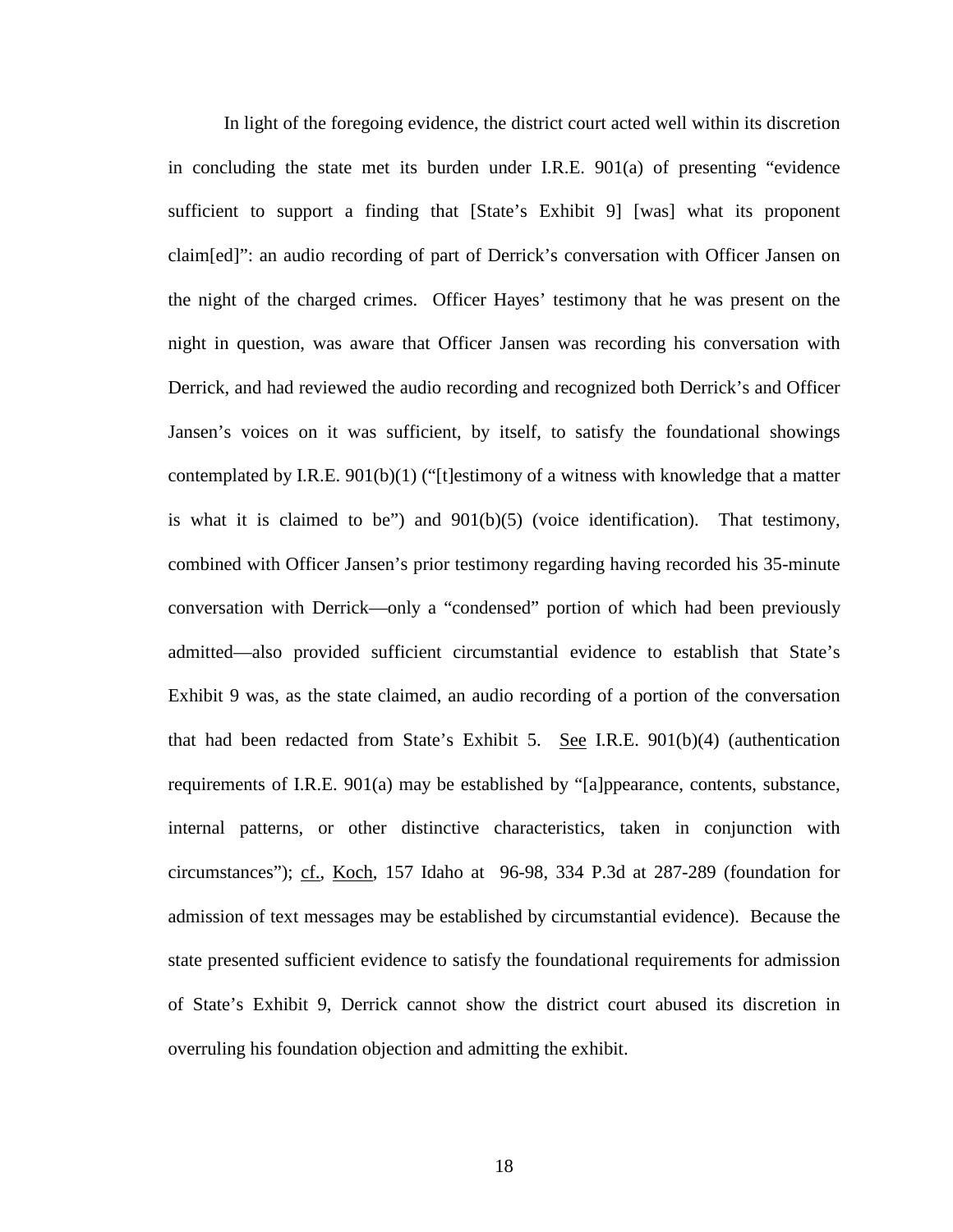Citing State v. Bradley, *supra*, Derrick argues the state's foundational showing was not sufficient because, having not been present during the portion of the conversation captured on State's Exhibit 9, and having not set up Officer Jansen's recording device, "Officer Hayes did not have the knowledge to testify that the audio recording is what it is claimed to be—a complete and accurate recording of that portion of the conversation between Mr. Derrick and Officer Jansen." (Appellant's brief, pp.13-18.) The state acknowledges the factual distinctions between Bradley and this case—specifically, that the officer through whose testimony the state laid foundation for the admission of audio recordings of two telephone conversations in Bradley "testified that he set up the recording device, was present during both phone calls" and "heard a majority of what was said during the telephone conversation," and had "reviewed the audio recordings and they accurately reflected what he heard while the device was recording." Bradley, 158 Idaho at 69, 343 P.3d at 511. Contrary to Derrick's assertions, however, these factual distinctions do not compel a finding that the state failed to lay sufficient foundation for the admission of the audio recording at issue in this case; while the Court in Bradley held the evidence in that case was *sufficient* to establish foundation for admission of the audio recordings, the Court did not hold the presentation of such evidence is the *only* means by which the state can meet its burden of establishing the authentication requirement of I.R.E. 901(a). In fact, both I.R.E. 901 and the case law interpreting it (and its federal counterpart) suggest the opposite.

As noted above, I.R.E. 901(b)(4) specifically contemplates that the foundational requirements of I.R.E. 901(a) may be satisfied by reference to the proffered exhibit's "[a]ppearance, contents, substance, internal patterns, or other distinctive characteristics,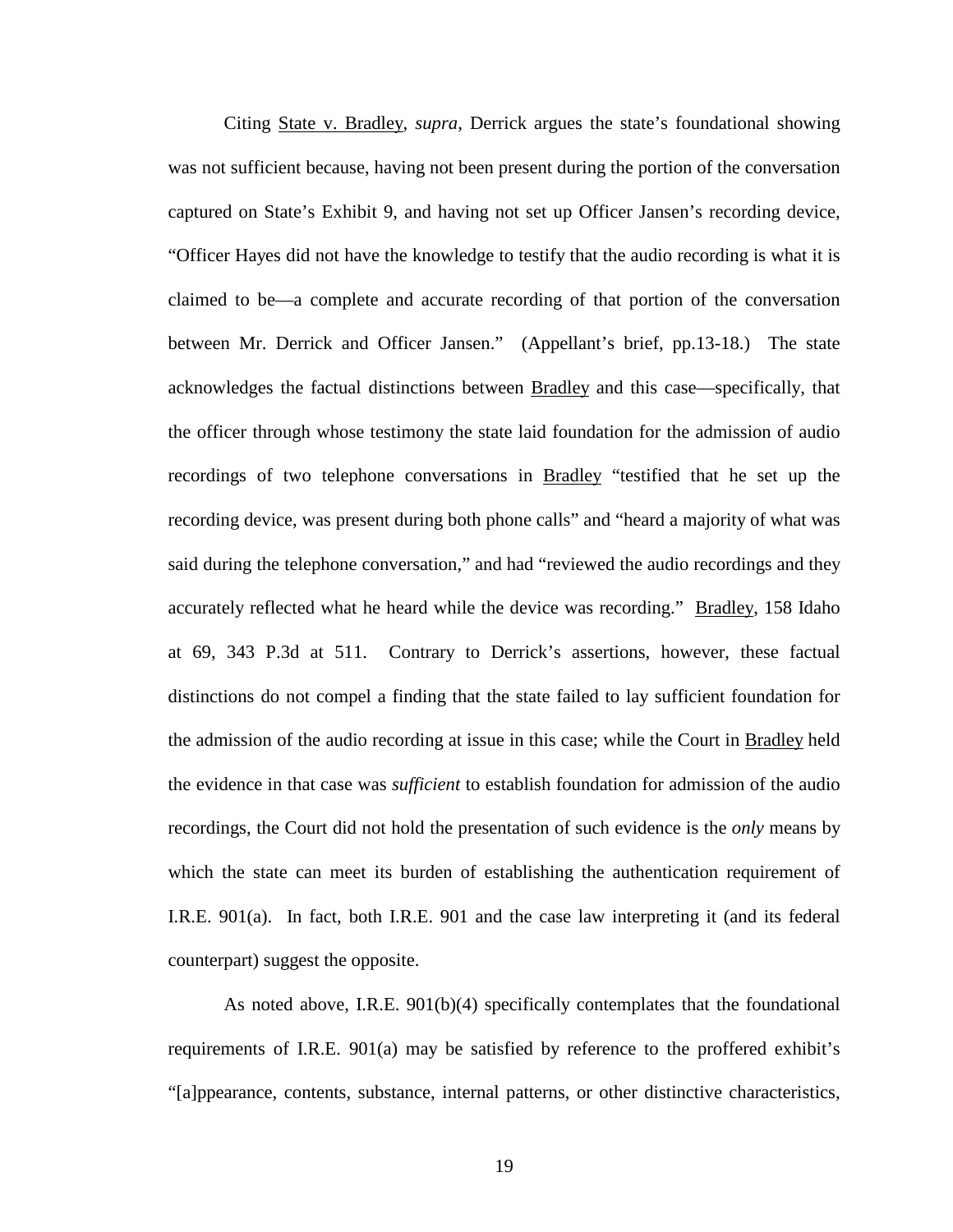taken in conjunction with circumstances." Consistent with the language of this provision, the Idaho Supreme Court has held, albeit in the context of addressing the foundational requirements for the admission of emails and text messages, that the proponent of evidence may demonstrate its authenticity through circumstantial evidence. Koch, 157 Idaho at 97, 334 P.3d at 288; see also id. at 96, 334 P.3d at 287 (citing State v. Thompson, 777 N.W.2d 617, 624 (N.D. 2010) ("[C]ourts have held that circumstantial evidence establishing that the evidence was what the proponent claimed it to be was sufficient."). Courts interpreting Federal Rule of Evidence 901—the federal counterpart of I.R.E. 901—likewise hold that the authenticity of evidence, including audio recordings, may be established circumstantially. See, e.g., United States v. Collins, 715 F.3d 1032, 1035-37 ( $7<sup>th</sup>$  Cir. 2013) (finding "government provided ample circumstantial evidence" to establish "accuracy and trustworthiness" of proffered audio recordings); Lexington Ins. Co. v. Western Pennsylvania Hospital, 423 F.3d 318, 328-29 (3rd Cir. 2005) (noting "the burden of proof for authentication is slight" and may be satisfied through the presentation of circumstantial evidence" (internal quotations, brackets and citations omitted)); United States v. Hawkins, 905 F.2d 1489, 1493  $(11<sup>th</sup>$  Cir. 1990) ("There need be only some competent evidence in the record to support authentication, which can consist of merely circumstantial evidence." (internal quotations and citation omitted)).

Because the state could meet it burden of establishing foundation for the admission of State's Exhibit 9 by either direct or circumstantial evidence, the fact that Officer Hayes was not personally present during the portion of the conversation contained on that exhibit was not fatal to its admission. As noted above, Officer Hayes was present during other portions of the conversation between Officer Jansen and Derrick, was aware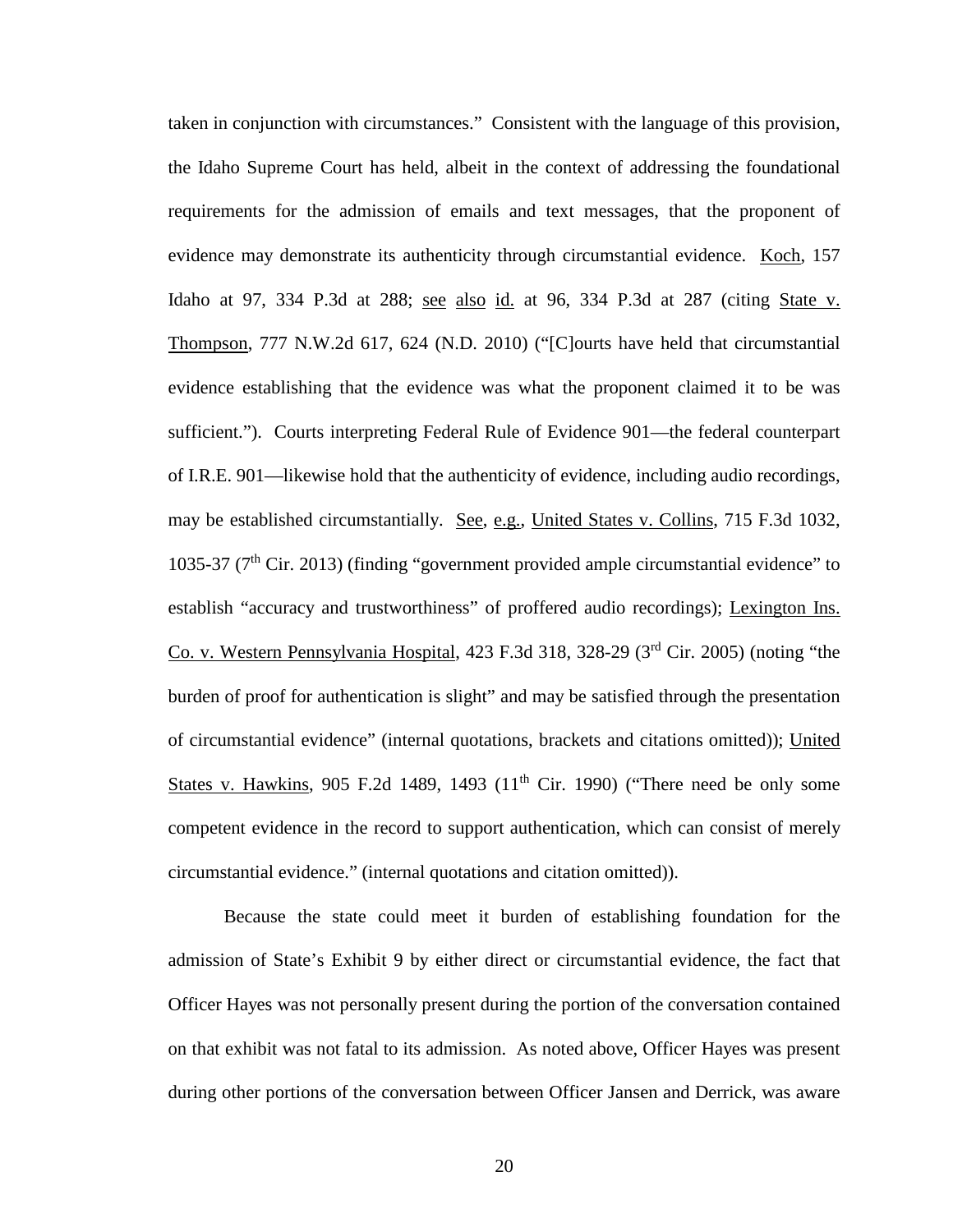that Officer Jansen was recording the conversation, and recognized both Officer Jansen's and Derrick's voices on the audio recording. This testimony, combined with Officer Jansen's prior testimony regarding his conversation with Derrick and his recording thereof, was sufficient evidence that, "taken in conjunction with [the] circumstances," I.R.E. 901(b)(4), supported the district court's finding that State's Exhibit 9 was, as the state claimed, an audio recording of a portion of Officer Jansen's conversation with Derrick on the night of the charged crimes.

To the extent Derrick is arguing on appeal that the state failed to lay adequate foundation for the admission of State's Exhibit 9 because Officer Hayes had no personal knowledge whether the recording had been modified, such argument *is* directly controlled, and foreclosed, by Bradley, *supra*. Like the argument Derrick appears to be making in this case, Bradley argued that, because the officer through whose testimony the state sought to admit the audio recordings at issue in that case "did not hear every word of the recorded conversations, he could not know if the recordings had been modified or not." Bradley, 158 Idaho at 69, 343 P.3d at 511. While the Idaho Court of Appeals "agree[d] that a proper foundation for an audio recording ought to include evidence that it has not been modified," the Court declined to hold that such showing could be made "only through direct testimony denying tampering." Id. The Court accepted the officer's testimony that the recordings "were an accurate representation of the conversations he recorded" as an "[i]mplicit" representation that the recordings "were not modified." Id. at 70, 343 P.3d at 512. The Court also noted that Bradley "pointed to nothing in the recordings, or any other evidence at trial, that would indicate the recordings had been modified." Id. Because Bradley "merely speculate [d] that the recordings could have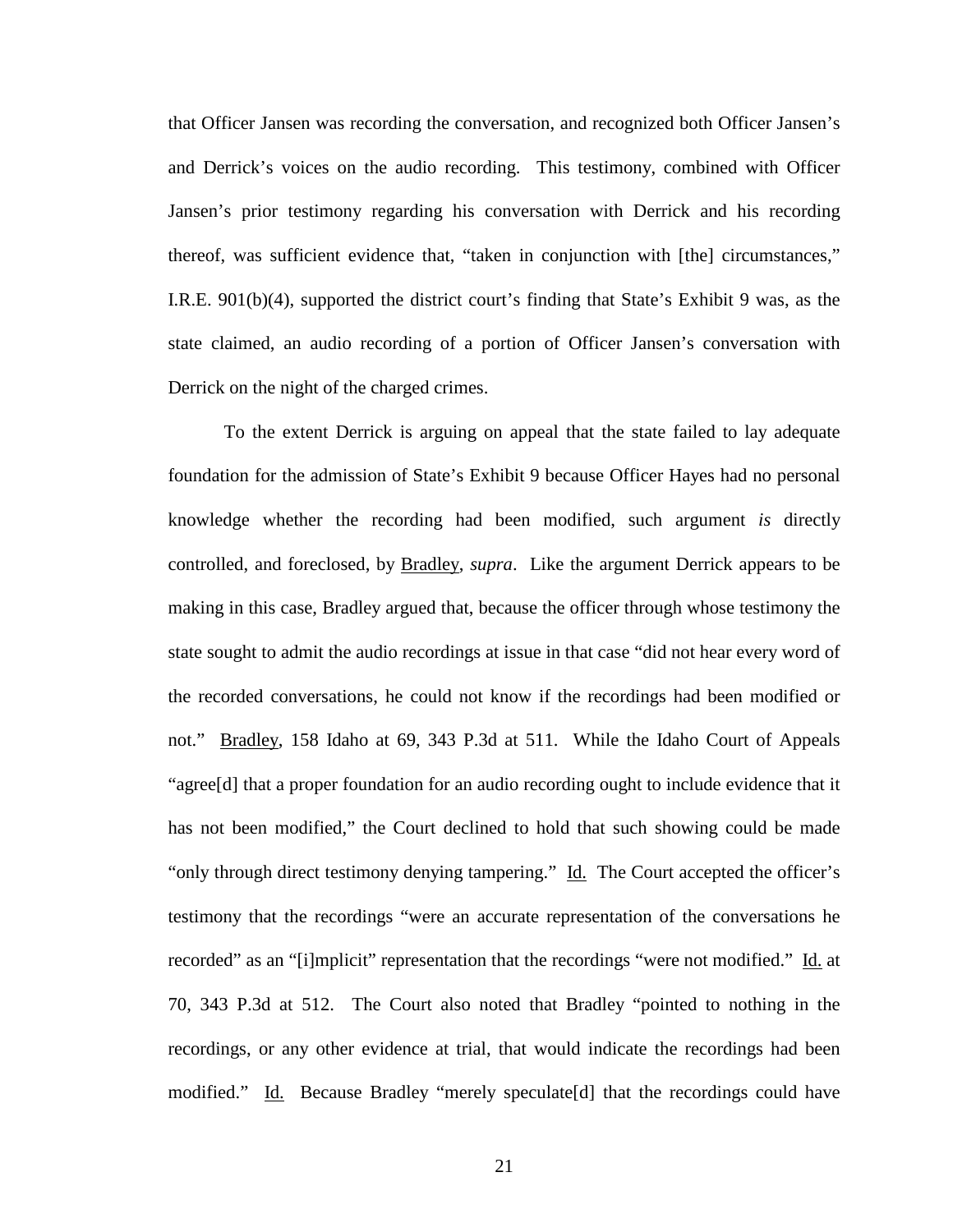been modified by some unknown party," he "failed to raise a colorable assertion of any defect in the audio recordings," sufficient to show error in their admission. Id.

Like Bradley, Derrick has pointed to nothing in State's Exhibit 9 or to any other evidence in the trial record that would indicate the audio recording of Officer Jansen's partial conversation with Derrick had been modified. (See Appellant's brief, pp.13-19.) Nor did he ever claim a lack of accuracy below. (See Tr., p.482, Ls.19-25 (objecting to admission of State's Exhibit 9 based on argument that "foundation for Officer Jansen's conversation" could not "be laid second-handedly by Officer Hayes"), p.483, Ls.9-15 (trial court overruling foundation objection because, *inter alia*, there was "no indication of lack of accuracy of the recordings").) Instead, like Bradley, Derrick merely speculates that the recording could have been modified, and he does so even though he was a party to the recorded conversation. While it was the state's burden below to present evidence that the recording accurately portrayed the conversation between Officer Jansen and Derrick, it met that burden through the presentation of the circumstantial evidence, discussed above, that demonstrated the exhibit was what the state purported it to be. Because Derrick never challenged the accuracy of the exhibit, either before or after its admission, Derrick, like Bradley, has failed to raise a colorable claim of any defect in the recording and has, thus, failed to show the district court abused its discretion in admitting State's Exhibit 9 over his foundation objection.

## D. Even If The Trial Court Abused Its Discretion In Admitting The Audio Recording Over Derrick's Foundation Objection, The Error Was Harmless

Even when the trial court has abused its discretion, such "abuse of discretion may be deemed harmless if a substantial right is not affected. In the case of an incorrect ruling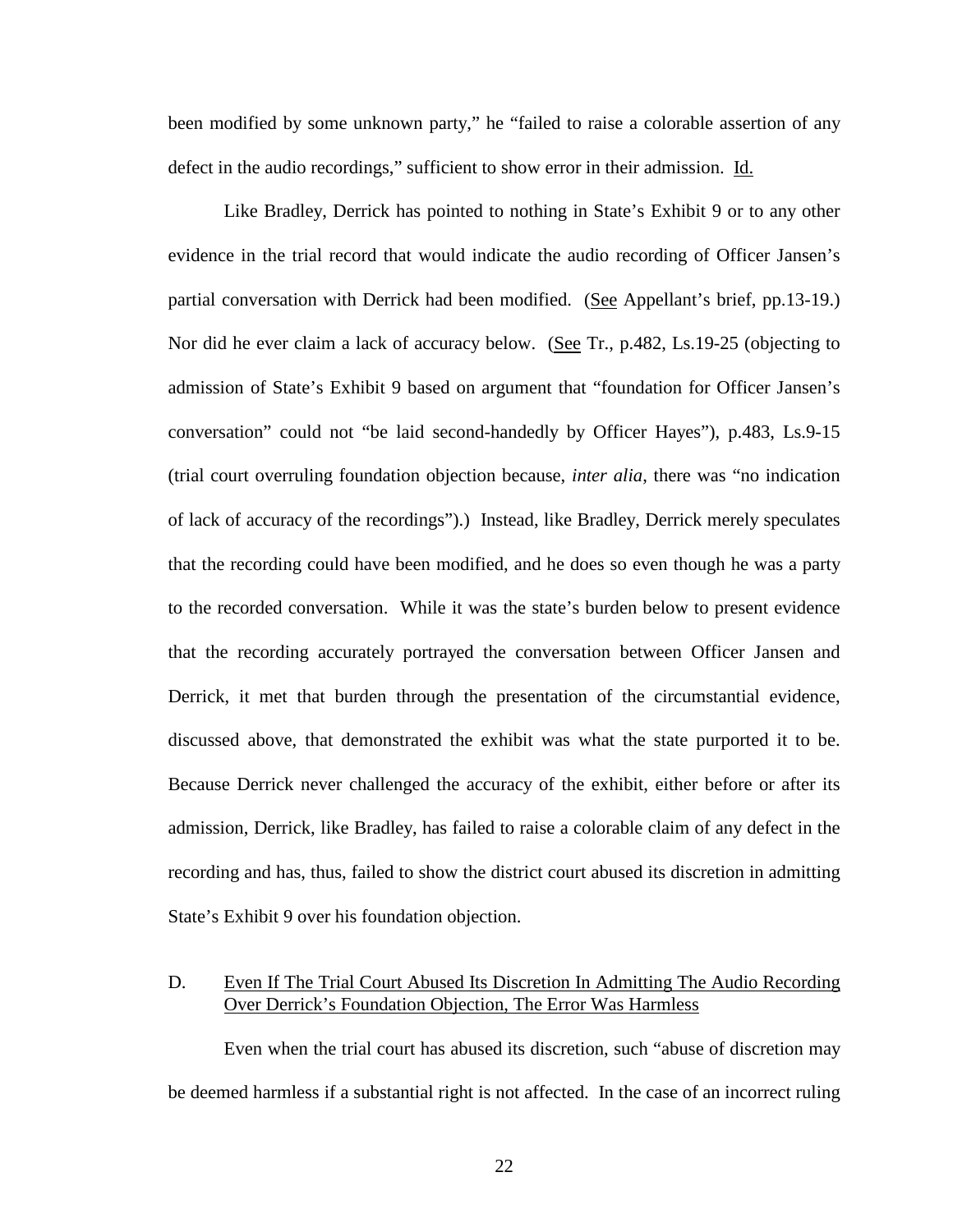regarding evidence, this Court will grant relief on appeal only if the error affects a substantial right of one of the parties." State v. Shackelford, 150 Idaho 355, 363, 247 P.3d 582, 590 (2010); accord I.R.E. 103(a) ("Error may not be predicated upon a ruling which admits or excludes evidence unless a substantial right of the party is affected ...."); I.C.R. 52 ("Any error, defect, irregularity, or variance which does not affect substantial rights shall be disregarded."). "An error is harmless if a reviewing court can find beyond a reasonable doubt that the jury would have reached the same result without the admission of the challenged evidence." State v. Vondenkamp, 141 Idaho 878, 887, 119 P.3d 653, 662 (Ct. App. 2005).

Even if the district court abused its discretion in admitting State's Exhibit 9, the error did not affect Derrick's substantial rights. The state offered the exhibit in rebuttal, to counter Derrick's testimony that it was hot outside on the night of the charged crimes and that he was nervous when talking with the police. (Tr.,  $p.478$ , L.20 –  $p.485$ , L.21.) On the recording, Derrick told Officer Jansen that he was "kind of chilly" and he asked and was granted permission to get his jacket out of his vehicle. (State's Exhibit 9 at 0:10- 0:50.) He also intermittently laughed and made jokes during the recorded conversation. (See generally State's Exhibit 9.) This evidence did tend to rebut Derrick's testimony that it was hot outside, but it was not necessarily inconsistent with Derrick's claim that he was nervous and, in any event, it was entirely cumulative of evidence that had already been admitted.

During the state's case-in-chief Officer Jansen testified that Derrick "seemed very nervous" and that "[h]e was cracking jokes and just had a very nervous feel to him." (Tr., p.363, Ls.2-14.) Officer Hayes likewise testified during the state's rebuttal case (but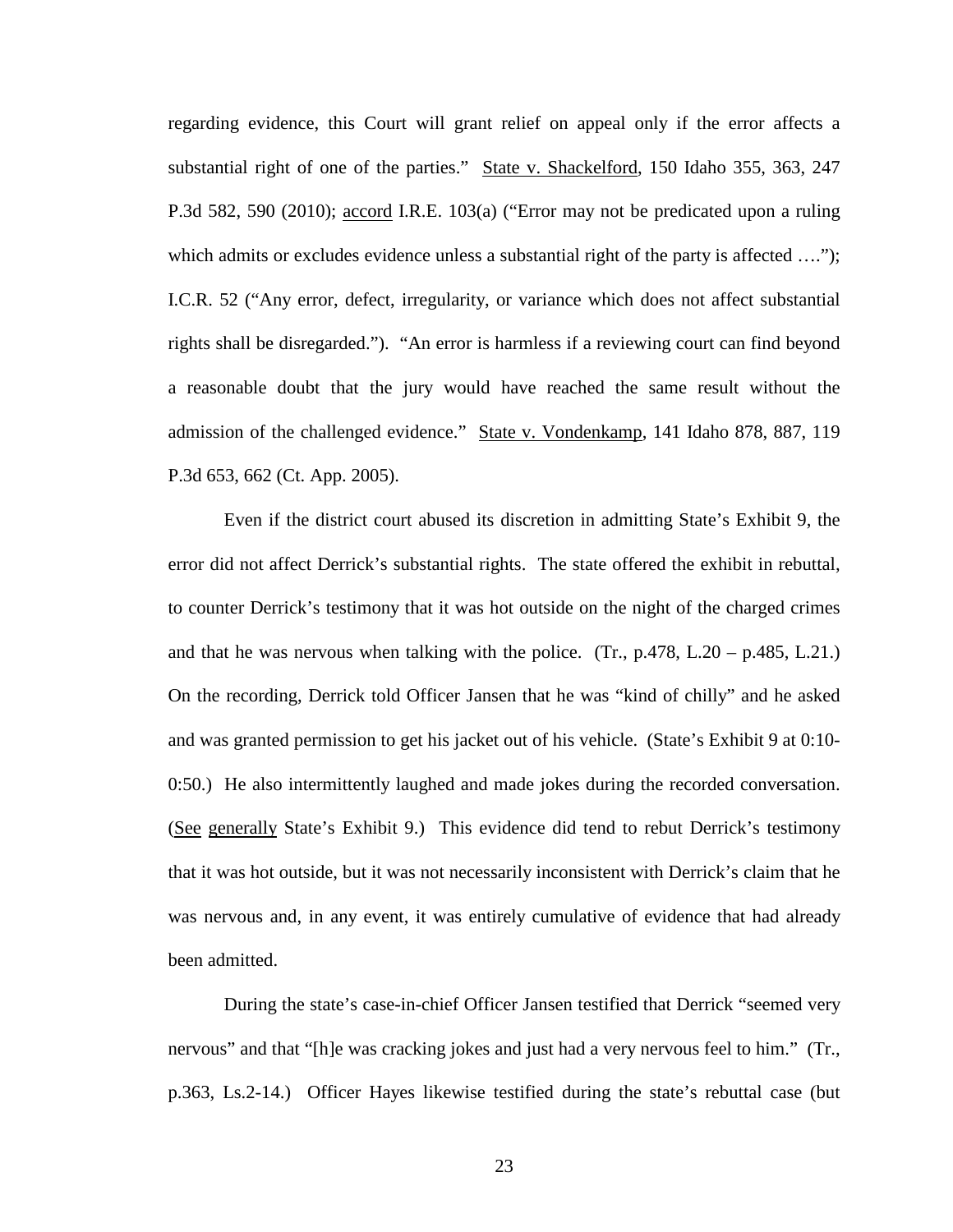before State's Exhibit 9 was admitted) that Derrick seemed "[a] little bit nervous" and "anxious to get out of there," but that he also "seemed to make light of the situation."  $(Tr., p.479, L.20 - p.480, L.19.)$  He also testified that it "was fairly cold" outside on the night in question and that, based on his review of an audio—which had not yet been offered or admitted—he knew Derrick had asked for a jacket. (Tr., p.478, L.20 – p.479, L.19.)

Considering the trial record as a whole, it is clear that Derrick's recorded statements contained on State's Exhibit 9 were, at worst, merely cumulative of evidence the jury had already received. As such, the admission of those statements, even if error, was harmless. See State v. Gerardo, 147 Idaho 22, 27, 205 P.3d 671, 676 (Ct. App. 2009) (error in admission of evidence was harmless where "erroneously admitted evidence was merely cumulative" of other evidence presented at trial). Moreover, because State's Exhibit 9 did not actually rebut Derrick's testimony that he was nervous, and because both officers testified that Derrick did seem nervous during their encounters with him, there is no reasonable possibility that the audio recording offered in rebuttal affected the outcome of the trial. If there was error it was harmless.